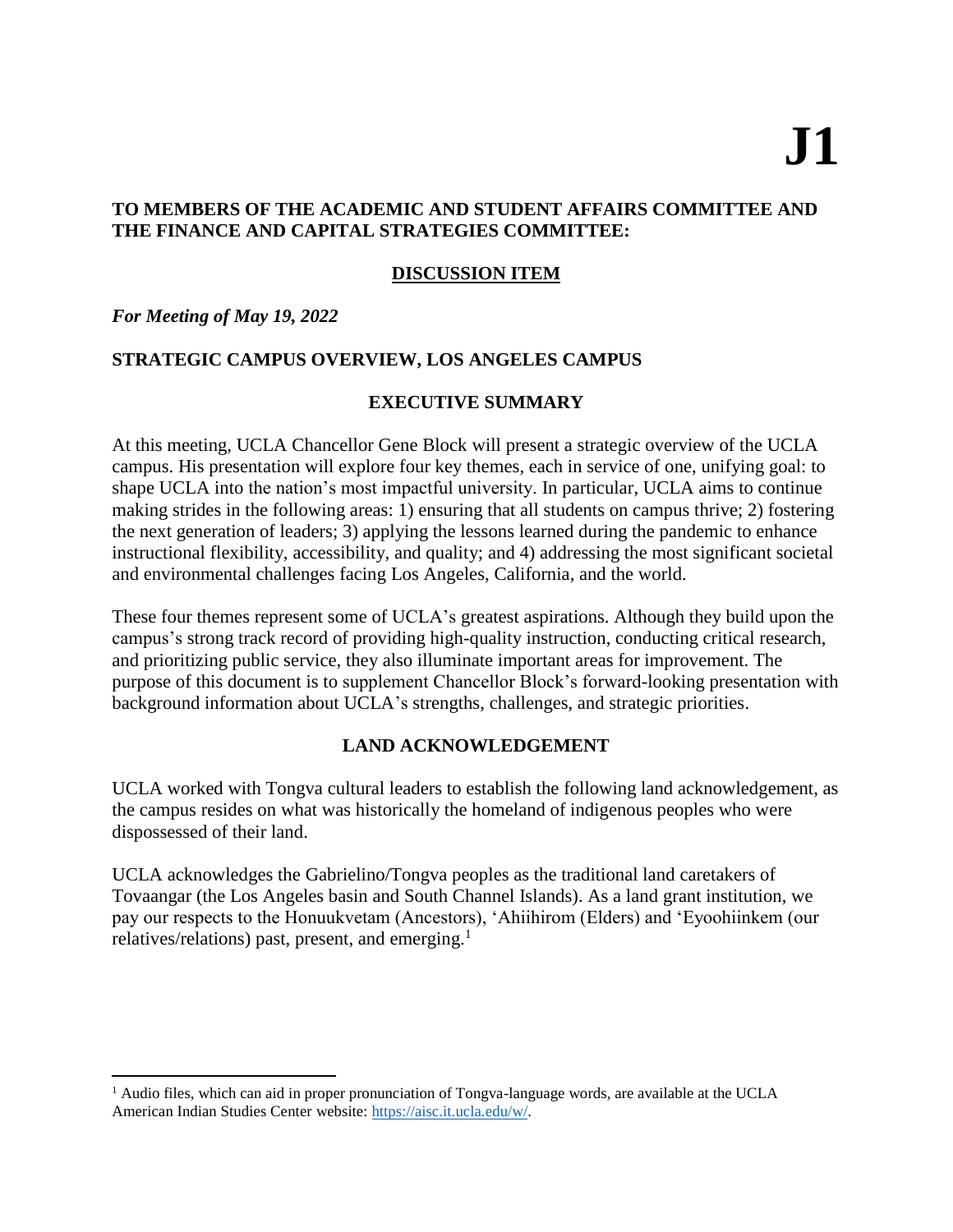#### **UCLA CAMPUS OVERVIEW**

#### **Introduction**

 $\overline{a}$ 

Breaking barriers in service of the greater good has been a hallmark of UCLA since its founding in 1919. Indeed, UCLA is the birthplace of the Internet.<sup>2</sup> It has been a pioneer of organ transplantation since the 1960s.<sup>3</sup> It ushered in the age of nuclear medicine<sup>4</sup> and established the nation's first dance department.<sup>5</sup> UCLA Law established Critical Race Studies, the first law school program in the country dedicated to critical race theory in legal scholarship and related disciplines, over twenty years ago.

This tradition of trailblazing continues to typify the campus today. In fall 2022, UCLA will become the first UC campus to guarantee university-owned housing for all undergraduates (up to four years for incoming freshmen and two years for incoming transfers). It currently receives more applications than any university in the country. In addition—with the caveat that ranking systems are flawed and cannot capture all of an institution's values or priorities—UCLA has been ranked the number 1 public university by *U.S. News and World Report* for the past five consecutive years.

Of UCLA's total undergraduate population, 31 percent are Pell Grant recipients (Pell Grant receipt is used as a proxy for low-income status). <sup>6</sup> To put this figure in perspective, the entire Ivy League enrolls 16 percent Pell Grant recipients (ranging from 11 percent of total undergraduates at Harvard, to 23 percent of total undergraduates at Columbia).<sup>7</sup> UCLA's share of Pell Grant recipients also surpasses that of its non-UC peers in the Association of American Universities (AAU). Specifically, Pell Grant recipients constitute 21 percent of total undergraduates at public AAUs, and 16 percent of total undergraduates at private AAUs.<sup>8</sup>

That said, UCLA's share of Pell Grant recipients has trended downward in recent years. In 2015–16, for example, Pell Grant recipients constituted 35 percent of UCLA's total undergraduates. The campus is seeking to reverse this downward trend through strategic programs aimed at promoting access, retention, and success. Examples of such programs can be found in the "Undergraduate Enrollment, Diversity, and Access" section of this document.

<sup>&</sup>lt;sup>2</sup> In 1969, a team led by Leonard Kleinrock, a distinguished professor emeritus of computer science at UCLA, sent the very first message over the ARPANET, a network that laid the foundation for the Internet.

<sup>&</sup>lt;sup>3</sup> In 1964, Paul Terasaki, professor emeritus of surgery at the David Geffen School of Medicine, developed the test that became the international standard method for tissue typing. This procedure, which assesses the compatibility of organ donors and recipients, has been used for all kidney, heart, liver, pancreas, lung, and bone marrow donors and recipients for the past 40 years. In addition, when the UCLA Kidney and Transplant Registry was established in the 1970s, it was the first and largest in the world until the establishment of federal agencies.

<sup>&</sup>lt;sup>4</sup> The first rectilinear scintillation scanner (an imaging device that pinpoints the location of radioisotopes in the body; finds tumors; and enables the study of kidney, liver, and lung function) was developed at UCLA in 1950.

<sup>5</sup> UCLA established the nation's first dance department in 1962.

<sup>6</sup> IPEDS data (2019-20) provided by UCOP on April 11, 2022. (The latest year for which comparative Pell grant data are available is 2019-20.)

<sup>7</sup> IPEDS data (2019-20) provided by UCOP on April 11, 2022.

<sup>8</sup> IPEDS data (2019-20) provided by UCOP on April 11, 2022.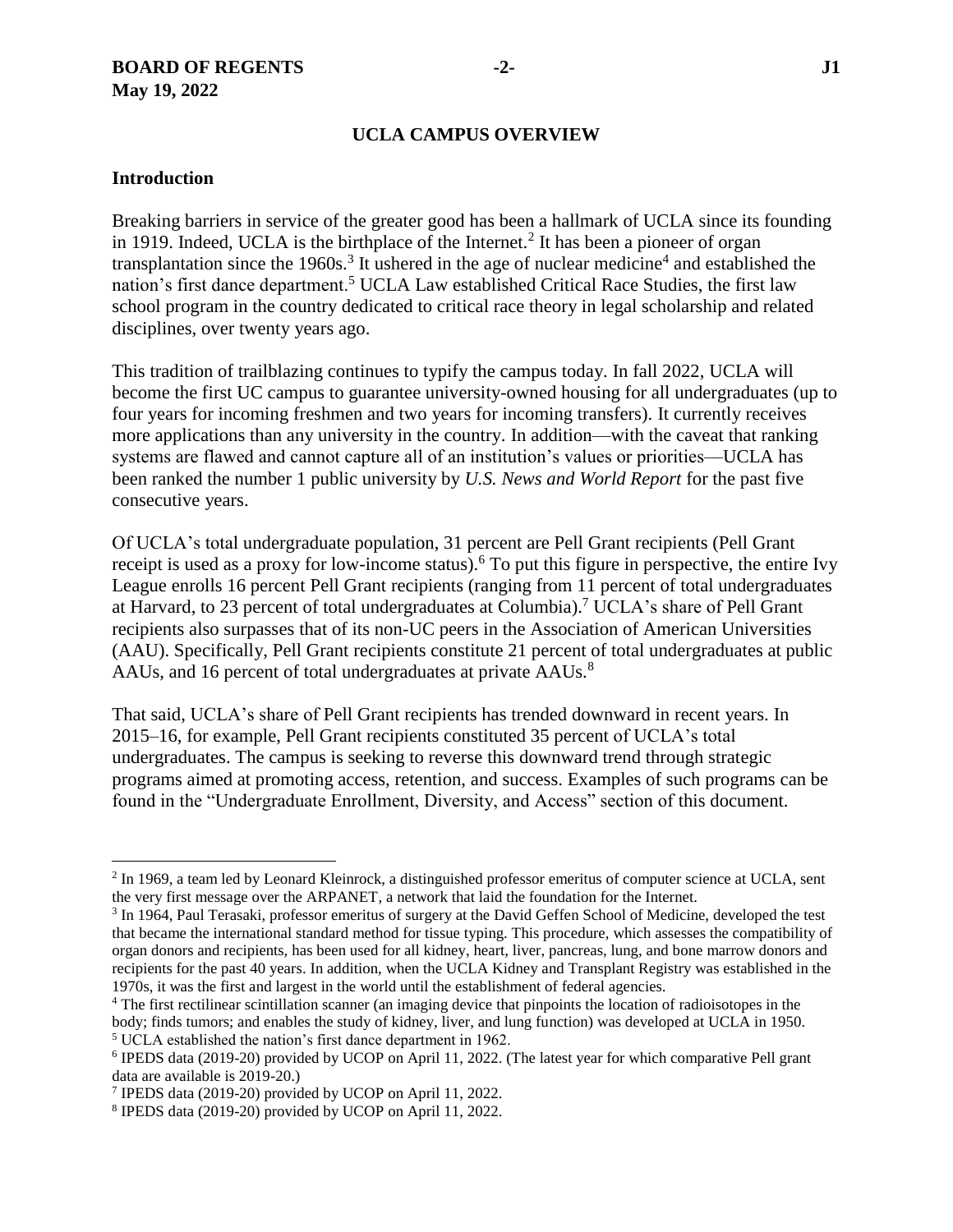#### **BOARD OF REGENTS -3- J1 May 19, 2022**

More information about UCLA's characteristics, including its programs, enrollments, and research trends, can be found below.

# **UCLA at a Glance**

*Total Enrollment and Degree Conferrals:* UCLA enrolled approximately 47,500 students across its 16 Schools and Divisions in fall 2021, including 32,100 undergraduates; 14,000 graduate students; and 1,400 medical interns/residents. The campus conferred approximately 14,500 degrees in 2020–21 (the most recent year for which data are available), including over 9,900 bachelor's degrees.

*Academic Programs:* The UCLA College, composed of four academic divisions (Humanities, Life Sciences, Physical Sciences, and Social Sciences), is home to 79 percent of UCLA's undergraduate students. It is the academic heart of UCLA, encompassing 34 departments, 109 undergraduate majors, more than 50 graduate degree programs, and over 40 doctoral programs. These programs span research and teaching across both traditional and emerging disciplines in the liberal arts and sciences. A fifth division, Undergraduate Education, serves as the campus driver of excellence and innovation in the undergraduate experience. The College's undergraduate and graduate students go on to become leaders in business, government, community, and academia. UCLA's 12 professional schools, alongside the College, offer 5,000 courses in a wide range of undergraduate majors, minors, and master's, doctoral, and professional programs.

Undergraduates can choose from 125 majors across 11 of UCLA's Schools and Divisions. Figure 1 below shows the share of bachelor's degrees awarded by various Schools and Divisions since 2014–15. Although the Social Sciences Division consistently awards the highest share of total bachelor's degrees, the shares of such degrees awarded by the Samueli School of Engineering and the Life Sciences Division have grown the most over this time period.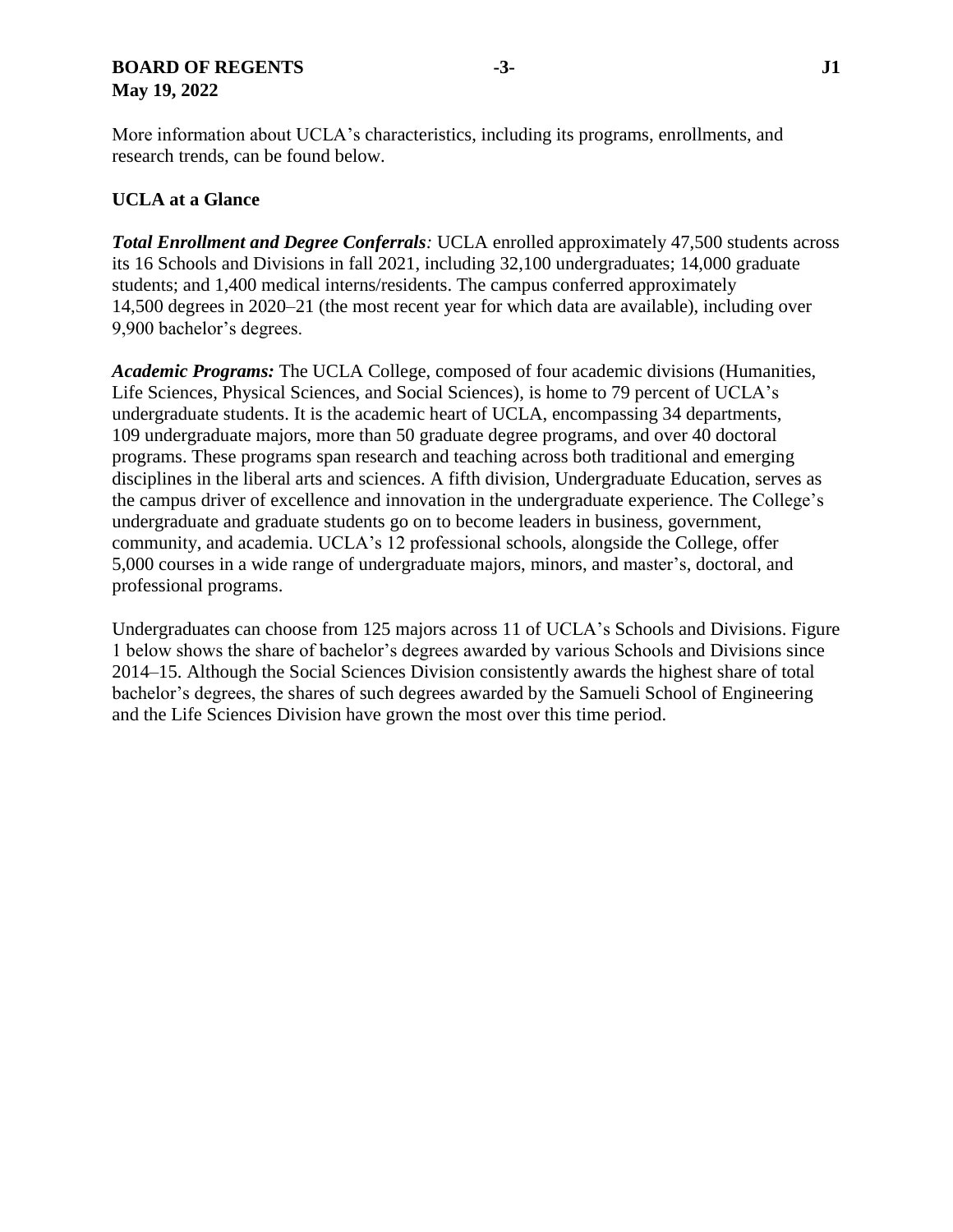l



#### **Figure 1: Share of Bachelor's Degrees Awarded by Various School/Divisions, 2014–15 through 2020–21<sup>9</sup>**

In addition, UCLA offers a total of 133 graduate-level programs. Trends in UCLA's graduate degrees awarded by type can be found in Figure 2 below. In particular, graduate professional degrees awarded, and self-supporting graduate professional degrees awarded have increased slightly since 2014–15, with the number of graduate academic degrees awarded—substantially greater in number than the other two categories—remaining nearly flat.

<sup>&</sup>lt;sup>9</sup> Degrees counted at the major level. If a student has a double major, this is reported as two degrees (this method is the conventional way of counting degrees). Degree years count summer as a trailing term (the summer after the academic year). "Others" include Arts & Architecture; the International Institute; Basic Biomedical Sciences; the Institute of the Environment; Music; Theater, Film & Television; Public Affairs; Nursing; Education & Information Studies; and Letters & Science General.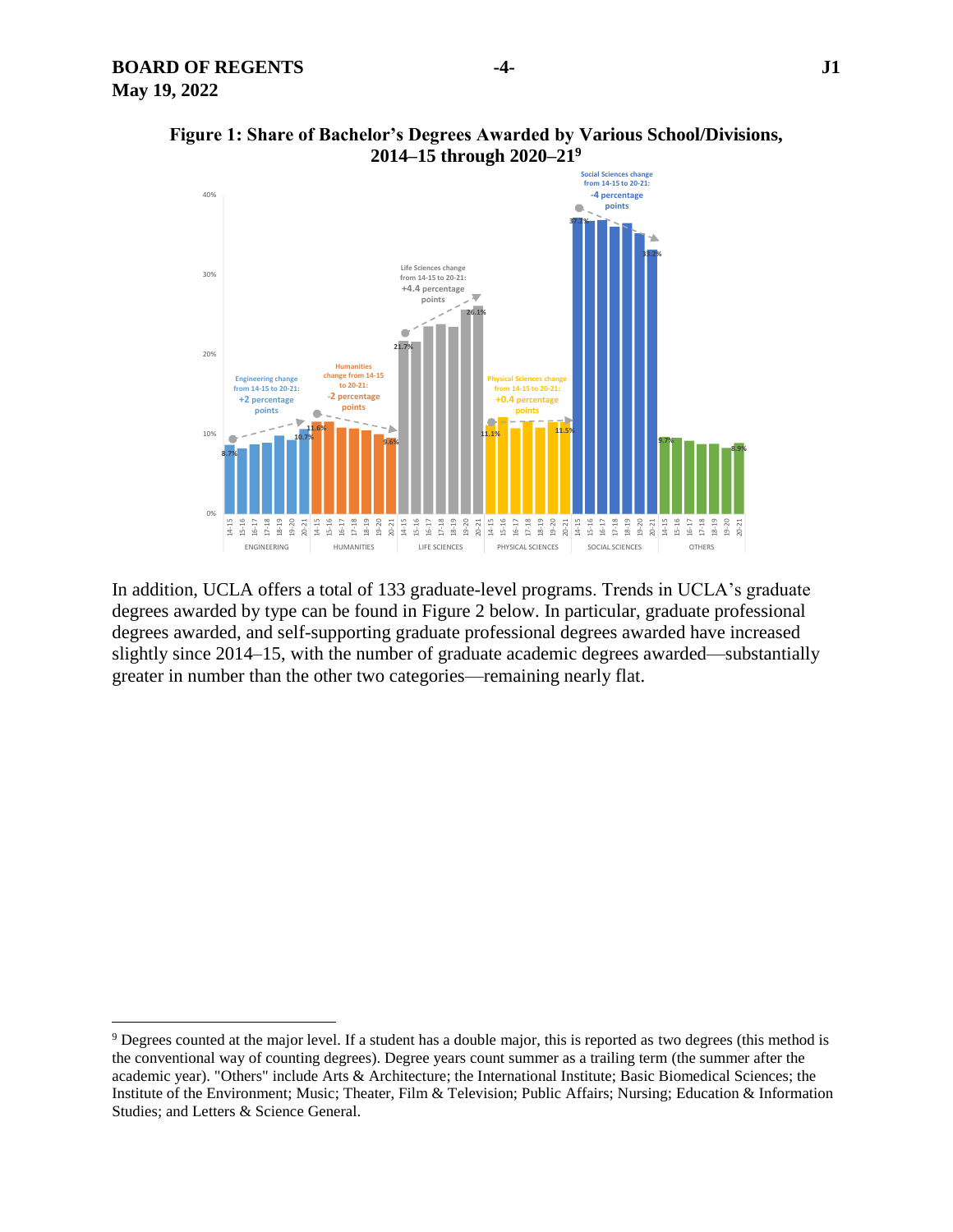$\overline{a}$ 



**Figure 2: Graduate Degrees Awarded by Type, 2014–15 through 2020–21<sup>10</sup>**

*Freshman Applications***:** UCLA received approximately 149,700 freshman applications for fall 2022 (about 10,000 more than the previous year). Roughly, 91,500 of these applications came from California residents, an increase of 7,400 (or nine percent) over applications for 2021. Outpacing the *overall growth* in California resident applicants, UCLA saw an extraordinary 32 percent increase in applicants projected to be among the top nine percent in their California high school classes (as determined by UC's Eligibility in the Local Context program). The number of nonresident freshman applicants also grew by five percent, from 55,300 for fall 2021 to more than 58,200 for fall 2022. Freshman applications also grew by 19 percent among lowincome Californians and by eight percent among prospective first-generation college students (also Californians) for fall 2022, relative to the previous cycle. UCLA continues to receive more California resident freshman applications from African American, American Indian, and Hispanic/Latinx students than any other campus in the UC system.<sup>11</sup>

*Transfer Applications***:** Transfer applications were down 12 percent for fall 2022, both at UCLA and across the UC system, potentially reflecting a decline in California Community College enrollments during the pandemic. Though the number of UCLA transfer applicants fell from 28,500 to just under 25,000, the campus nonetheless received the largest number of transfer applications in the UC system. $^{12}$ 

<sup>&</sup>lt;sup>10</sup> Data extend back to 2014-15 to incorporate the category-shift of the Anderson School of Management MBA from graduate professional to self-supporting.

<sup>&</sup>lt;sup>11</sup> UCOP. "California Freshman Applications by Campus and Race/Ethnicity, Fall 2020, 2021, and 2022." [https://www.ucop.edu/institutional-research-academic-planning/\\_files/factsheets/2022/table-2.1-california](https://www.ucop.edu/institutional-research-academic-planning/_files/factsheets/2022/table-2.1-california-freshman-applications-by-campus-and-race-ethnicity.pdf)[freshman-applications-by-campus-and-race-ethnicity.pdf.](https://www.ucop.edu/institutional-research-academic-planning/_files/factsheets/2022/table-2.1-california-freshman-applications-by-campus-and-race-ethnicity.pdf)

<sup>&</sup>lt;sup>12</sup> Students admitted for fall 2022 have until May 1, 2022 to notify the campus of their intent to register. Transfer students will be notified of admission decisions by April 30, 2022 (a later date than the time of this writing) and will have until June 1, 2022 to commit.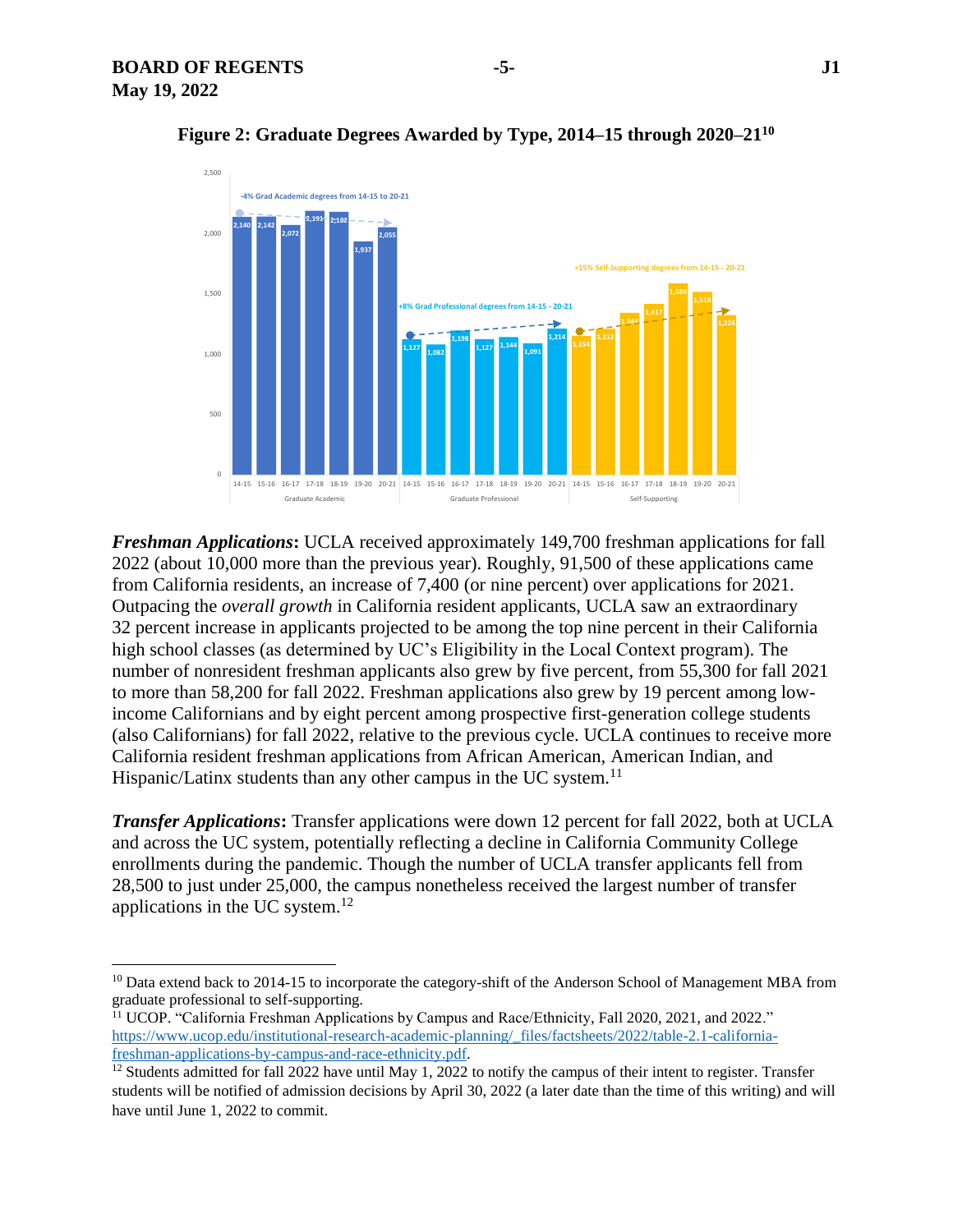$\overline{a}$ 

*Graduation Trends*: More than 85 percent of undergraduate students entering UCLA as freshmen graduate within four years, and over 92 percent graduate within six years. Nearly 75 percent of students entering as transfers graduate in two years, with 91 percent graduating in three years. Although these figures are among the highest in the UC system, UCLA is actively working to narrow its graduation gaps between undergraduates from underrepresented groups  $(URGs)^{13}$  and non-URG undergraduates.

Figure 3 below shows the four- and six-year graduation rates of URG and non-URG undergraduates at UCLA since fall 2000. As shown in the figure, the four-year graduation rate of URG and non-URG undergraduates who entered as freshmen is currently 78.9 percent and 87.6 percent, respectively, yielding a differential of 8.7 percentage points. The six-year graduation rate of URG and non-URG undergraduates who entered as freshmen is currently 87.4 percent and 93.6 percent, respectively, with a differential of 6.2 percentage points. Graduation gaps by URG status are less pronounced for transfer students at UCLA, but still of concern. Specifically, the two-year graduation rate of URG and non-URG transfers at UCLA is currently 72.8 percent and 75.7 percent, respectively (a 2.9 percentage-point differential). The three-year graduation rate of URG and non-URG transfers at UCLA is currently 88.8 percent and 92.2 percent, respectively (a 3.4 percentage-point differential).

Information about UCLA's plans for eliminating these and other equity gaps can be found in the "UC 2030 Updates" section of this document.

<sup>&</sup>lt;sup>13</sup> At UC (and in this document), underrepresented groups (URGs) include African American, American Indian, and Hispanic/Latinx individuals.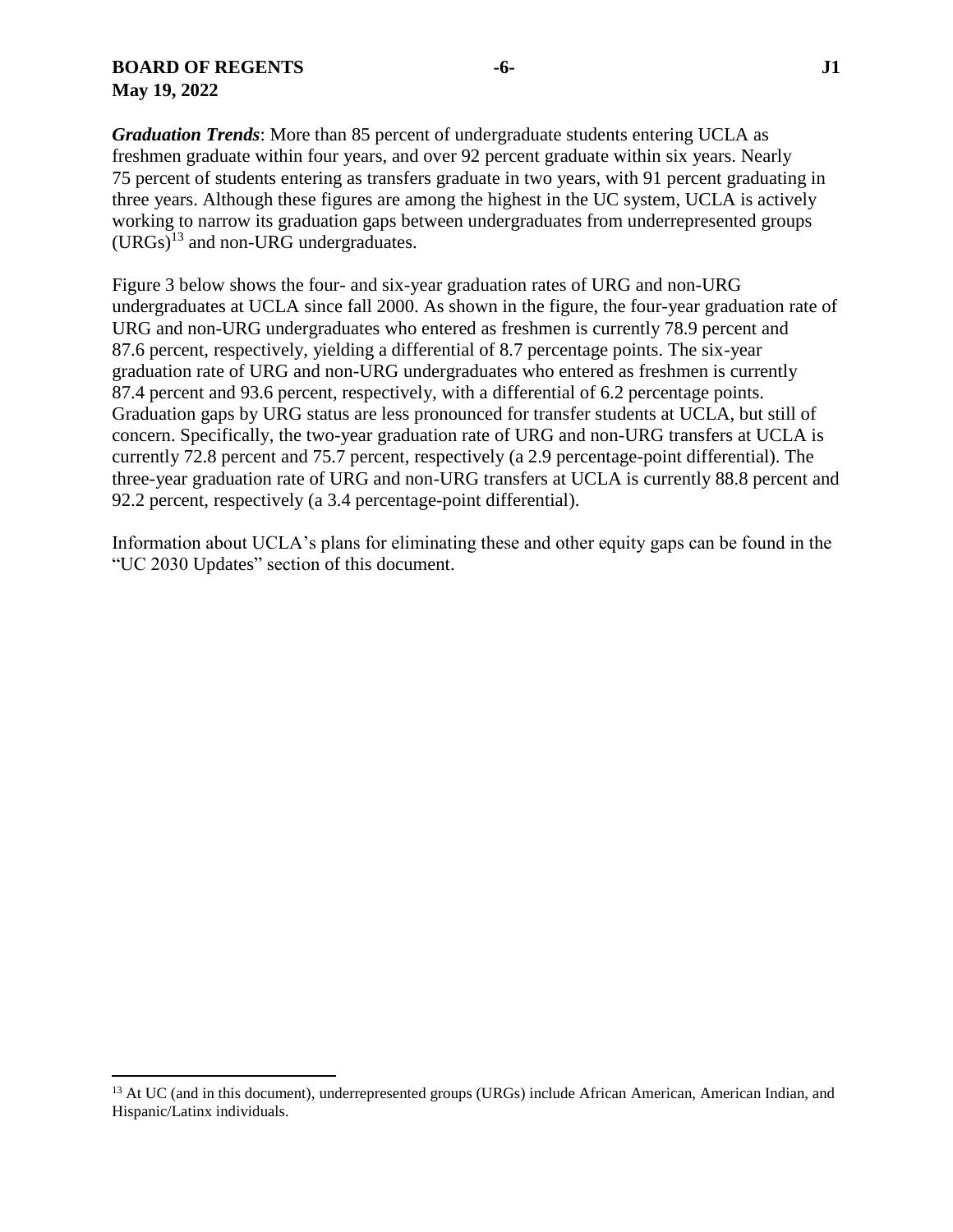

**Figure 3: Four- and Six-Year Graduation Rates of URG and Non-URG Undergraduates**

*UCLA Health:* UCLA's health system comprises four hospitals—Ronald Reagan UCLA Medical Center, UCLA Mattel Children's Hospital, the UCLA Resnick Neuropsychiatric Hospital, and UCLA Santa Monica Medical Center—and more than 200 medical practices throughout Southern California. It also includes the David Geffen School of Medicine.

*Faculty and Research*: UCLA receives more than \$1 billion each year in competitively awarded research grants and contracts. As shown in Figure 4 below the campus's awards have grown by \$335 million since 2019, a 26 percent increase. Research expenditures have also increased by 45 percent since 2019, exceeding \$1 billion as of April 2022. Approximately 5,000 funded research projects are underway as of fiscal year 2021–22. The campus has more than 1,200 active U.S. patents in its portfolio, and 220 startup companies have been formed based on UCLA discoveries since 2012 (357 in total, since 1989). Numerous faculty members at UCLA (totaling 7,830 as of October 2021) have been awarded the Nobel Prize (15), Pulitzer Prize (3), and the National Medal of Science (11), along with the MacArthur Fellowship (15), Lasker Award (2), Fields Medal (1), and other prestigious fellowships, grants, and awards.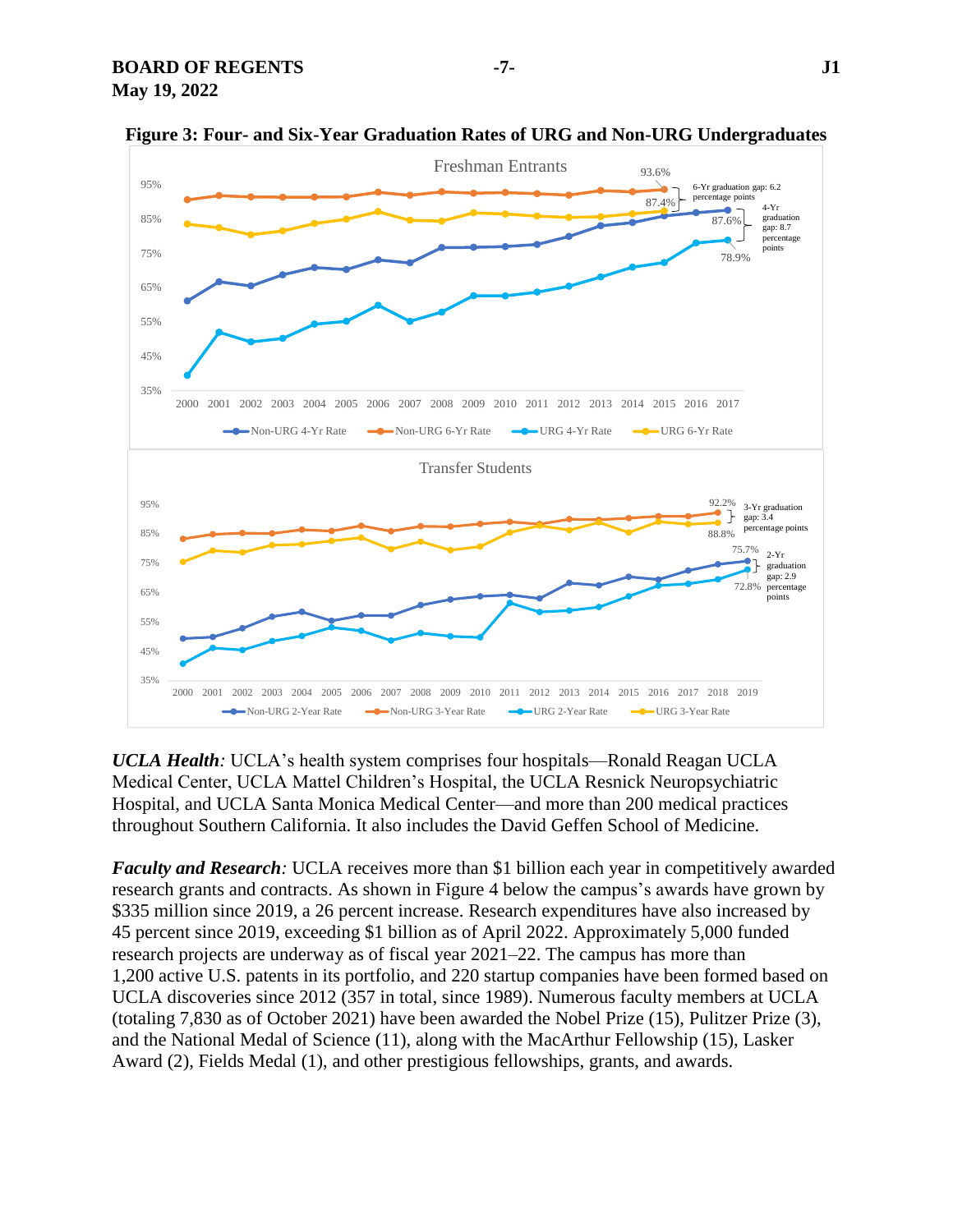

Ten-Year Comparison of Awarded Dollars Received, FY 2012 to FY 2021



*Total Operating Budget:* UCLA's operating revenue, which totals approximately \$9 billion as of 2019–20 (the latest year for which data on all fund sources are available), funds essential programs related to teaching, research, and public service, as well as a wide range of other activities, including UCLA Extension, housing and dining services, and sponsored research. Medical center revenue accounts for approximately one-third of UCLA's total operating budget. In combination with Educational Activities revenue (sourced primarily by medical professional fees), UCLA Health-related revenue accounts for over half of UCLA's total operating revenue. Health-related revenues typically come with offsetting expenses; for this reason, UCLA's other sources of revenue, such as State appropriations and student tuition, are the primary sources of support for General Campus instruction and other student-centered activities. As is typical of research universities, UCLA is people-driven; for this reason, 65 percent of its total operating budget supports faculty and staff salaries, wages, and benefits. See Figure 5 below for more details about the sources of UCLA's total operating budget.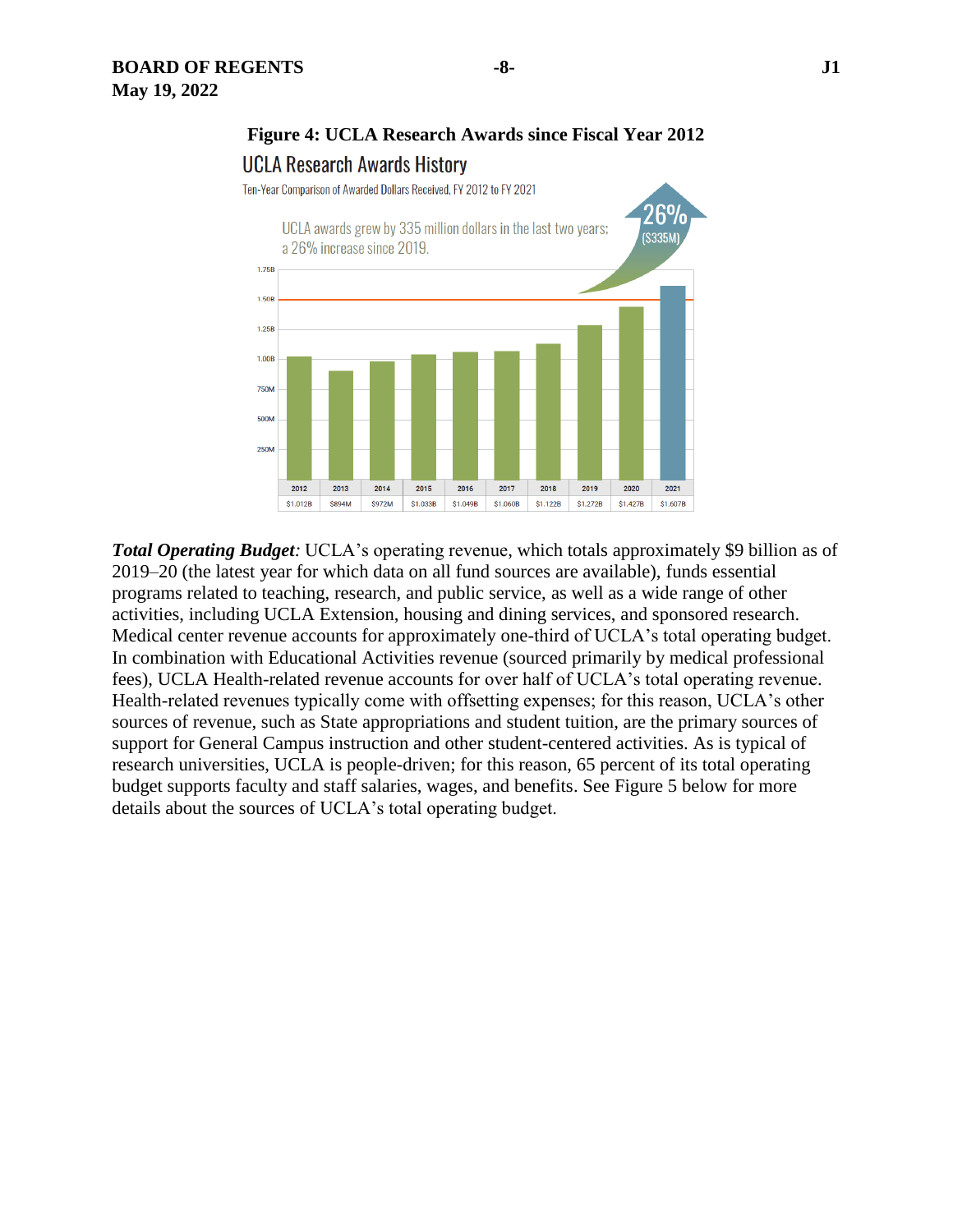$\overline{a}$ 



*General Funds Budget*: For purposes of this document, UCLA's General Funds include revenues from State appropriations, student tuition and fees, and Nonresident Supplemental Tuition (NRST). General Funds exclude revenue from self-supporting graduate professional degree program (SSGPDP) fees; in turn, they constitute less than 16 percent of UCLA's total operating budget (the sum of the two blue pie slices above). These funds are the primary source of support for the campus's core missions and academic activities, as well as the administrative and support services needed to perform them. Totaling \$1.3 billion in 2021-22, UCLA's General Funds expenditures are primarily personnel-based. Approximately 86 percent of UCLA's General Funds supports salaries, wages, and benefits for faculty and staff. See Figure 6 below for details.



**Figure 6: Sources and Uses of UCLA's General Funds, 2021–22**

For more information about UCLA's financial profile, see the "Financial Strengths and Challenges" section of this document.

<sup>&</sup>lt;sup>14</sup> UCOP Information Center. "Revenue and Expense Data." [https://www.universityofcalifornia.edu/about](https://www.universityofcalifornia.edu/about-us/information-center/revenue-and-expense-data)[us/information-center/revenue-and-expense-data.](https://www.universityofcalifornia.edu/about-us/information-center/revenue-and-expense-data)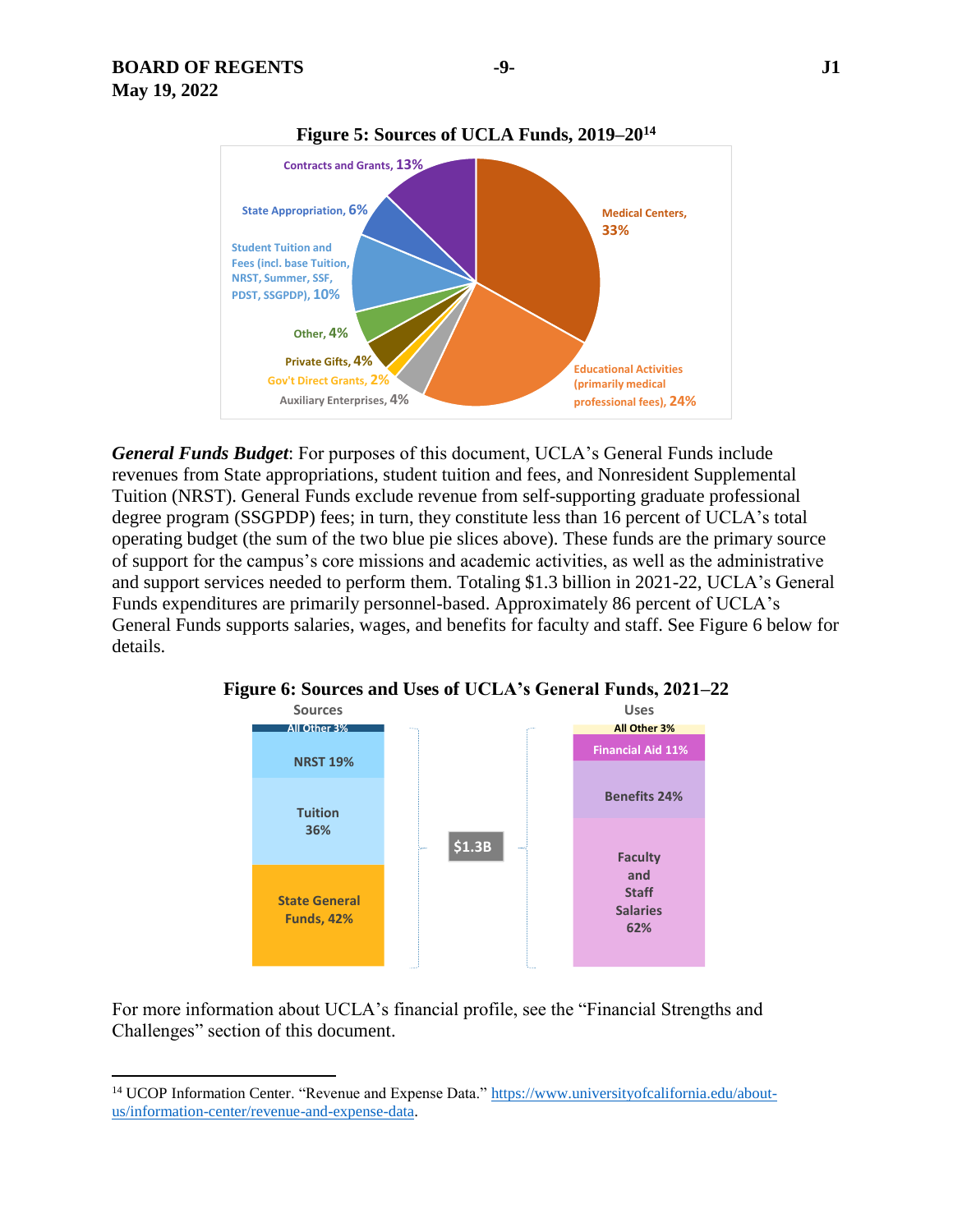# **BOARD OF REGENTS -10- J1 May 19, 2022**

*Economic Impact*: A 2018 report by Beacon Economics, one of California's leading economic research and forecasting firms, showed that UCLA is responsible for over \$11 billion of total economic impact in California, including \$4 billion of economic impact in Los Angeles. The report also showed that start-up valuations built on UCLA's technologies since 2000 total at least \$33 billion.<sup>15</sup> A separate economic impact analysis, published in 2021 by the same firm (with a broader focus on the UC system), noted that, of all UC entities, UCLA, UCLA Health, and UCSF have the highest total economic impacts across all indicators (employment, labor income, value added, and input). $^{16}$ 

# **Undergraduate Enrollment, Diversity, and Access**

UCLA enrolled a total of 32,100 undergraduates in fall 2021. Of that total, approximately 10,000 were new matriculants. Approximately 26 percent of freshmen and 29 percent of transfers who matriculated at UCLA in fall 2021 are from underrepresented groups.<sup>17</sup>

The proportion of UCLA's total undergraduate students from underrepresented groups (URG) is 27 percent as of fall 2021, up from 20 percent in fall 1999.<sup>18</sup> By comparison, the proportion of URG undergraduates enrolled across the UC system is 30 percent as of fall 2021, up from 16 percent in fall 1999.<sup>19</sup> UCLA's current proportion of first-generation undergraduates is 30 percent and, as mentioned, the campus enrolls 31 percent Pell Grant recipients among its undergraduates.

Figure 7 below demonstrates the extent to which total enrollments of underrepresented undergraduates at UCLA have grown over time. UCLA enrolled 3,640 more undergraduates from underrepresented groups in fall 2021 than it did in fall 1999 (a 74 percent increase). In addition, the total numbers of African American, American Indian, and Hispanic/Latinx undergraduates enrolled at UCLA have increased by 55 percent, 37 percent, and 82 percent, respectively, since fall 1999.

Nonetheless, challenges remain. As a proportion of total undergraduates, African American, American Indian, and Hispanic/Latinx enrollments have either remained flat or trended upward. In particular, enrollments of African American undergraduates constituted five percent of total undergraduates at UCLA in fall 1999; that proportion is six percent today. American Indian students constituted approximately one percent of total undergraduates in fall 1999 and continue to do so today. The proportion of Hispanic/Latinx undergraduates has grown from 15 percent of the total in fall 1999 to 20 percent of the total today.

<sup>19</sup> UCOP Information Center. "Fall Enrollment at a Glance" dashboard.

 $\overline{\phantom{a}}$ 

<sup>15</sup> Beacon Economics. "Economic Impact Report, 2018." [https://www.ucla.edu/economic-impact/pdf/ucla](https://www.ucla.edu/economic-impact/pdf/ucla-economic-impact-report-2018.pdf)[economic-impact-report-2018.pdf.](https://www.ucla.edu/economic-impact/pdf/ucla-economic-impact-report-2018.pdf)

<sup>&</sup>lt;sup>16</sup> Beacon Economics. "University of California Systemwide Economic, Fiscal, and Social Impact Analysis." 2021. [https://universityofcalifornia.edu/sites/default/files/economic-impact-report-2021.pdf.](https://universityofcalifornia.edu/sites/default/files/economic-impact-report-2021.pdf) Page 52.

<sup>&</sup>lt;sup>17</sup> UCLA. Chancellor's Office of Data Analytics. "Enrollment Data" dashboard. <sup>18</sup> UCOP Information Center. "Fall Enrollment at a Glance" dashboard.

[https://www.universityofcalifornia.edu/about-us/information-center/fall-enrollment-glance.](https://www.universityofcalifornia.edu/about-us/information-center/fall-enrollment-glance)

[https://www.universityofcalifornia.edu/about-us/information-center/fall-enrollment-glance.](https://www.universityofcalifornia.edu/about-us/information-center/fall-enrollment-glance)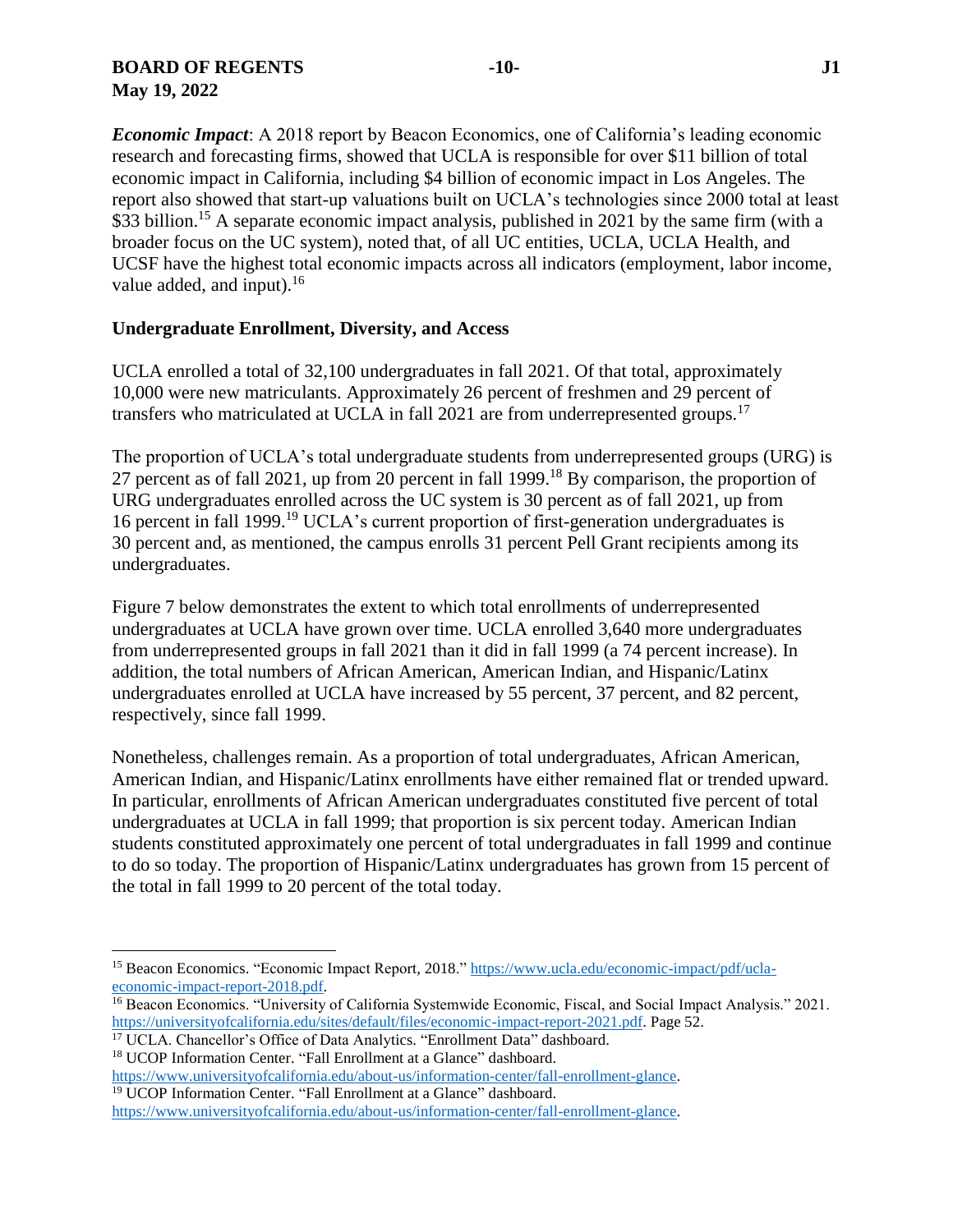

**Figure 7: URG Undergraduate Enrollments at UCLA (Fall Headcount)<sup>20</sup>**

Challenges at the K–12 level may help to lend perspective to the enrollment figures above. Students from underrepresented groups, for example, constitute almost 60 percent of 12th graders in California, and over three‐quarters graduate, but of the students who complete the A– G course requirements for UC admissions, four percent are African American, 0.3 percent are Native American, and 45 percent are Hispanic/Latinx.<sup>21</sup>

One of UCLA's key and longstanding goals has been to build relationships of trust with prospective undergraduates, and in particular, to give prospective students from underrepresented groups the information, counseling, and support they need to become competitively eligible for UCLA. To that end, the campus has a vast portfolio of programs focused on cultivating and promoting pathways to higher education.

For example, the Enrollment Management team at UCLA partnered with Los Angeles Unified School District (LAUSD) in 2014 to create the UCLA LAUSD Collaborative. This effort is focused on increasing the college competitiveness of African American students in LAUSD. The Collaborative is currently comprised of 28 schools in the district. It hosts three meetings per year (in the fall, winter, and spring), during which principals, college counselors, and coordinators from each school connect with representatives from UCLA's Enrollment Management team to discuss topics related to competitive admission, such as A-G course requirements and Advanced Placement (AP) exams. Between 2015 and 2019, the UCLA LAUSD Collaborative resulted in positive academic outcomes for African American students in participating high schools, including an 11 percent increase in A–G course requirement completion, a 27 percent increase in the number of AP exams taken, and a 36 percent increase in the number of AP exams passed.

l

[https://www.universityofcalifornia.edu/about-us/information-center/fall-enrollment-glance.](https://www.universityofcalifornia.edu/about-us/information-center/fall-enrollment-glance)

<sup>20</sup> UCOP Information Center. "Fall Enrollment at a Glance" dashboard.

<sup>21</sup> UCOP. *Budget for Current Operations, 2022-23.* [https://www.ucop.edu/operating-budget/\\_files/rbudget/2022-23](https://www.ucop.edu/operating-budget/_files/rbudget/2022-23-budget-detail.pdf) [budget-detail.pdf.](https://www.ucop.edu/operating-budget/_files/rbudget/2022-23-budget-detail.pdf) Page 31. See also the following website from the California Department of Education: [https://dq.cde.ca.gov/dataquest/dqcensus/CohRate.aspx?cds=00&agglevel=state&year=2019-20.](https://dq.cde.ca.gov/dataquest/dqcensus/CohRate.aspx?cds=00&agglevel=state&year=2019-20)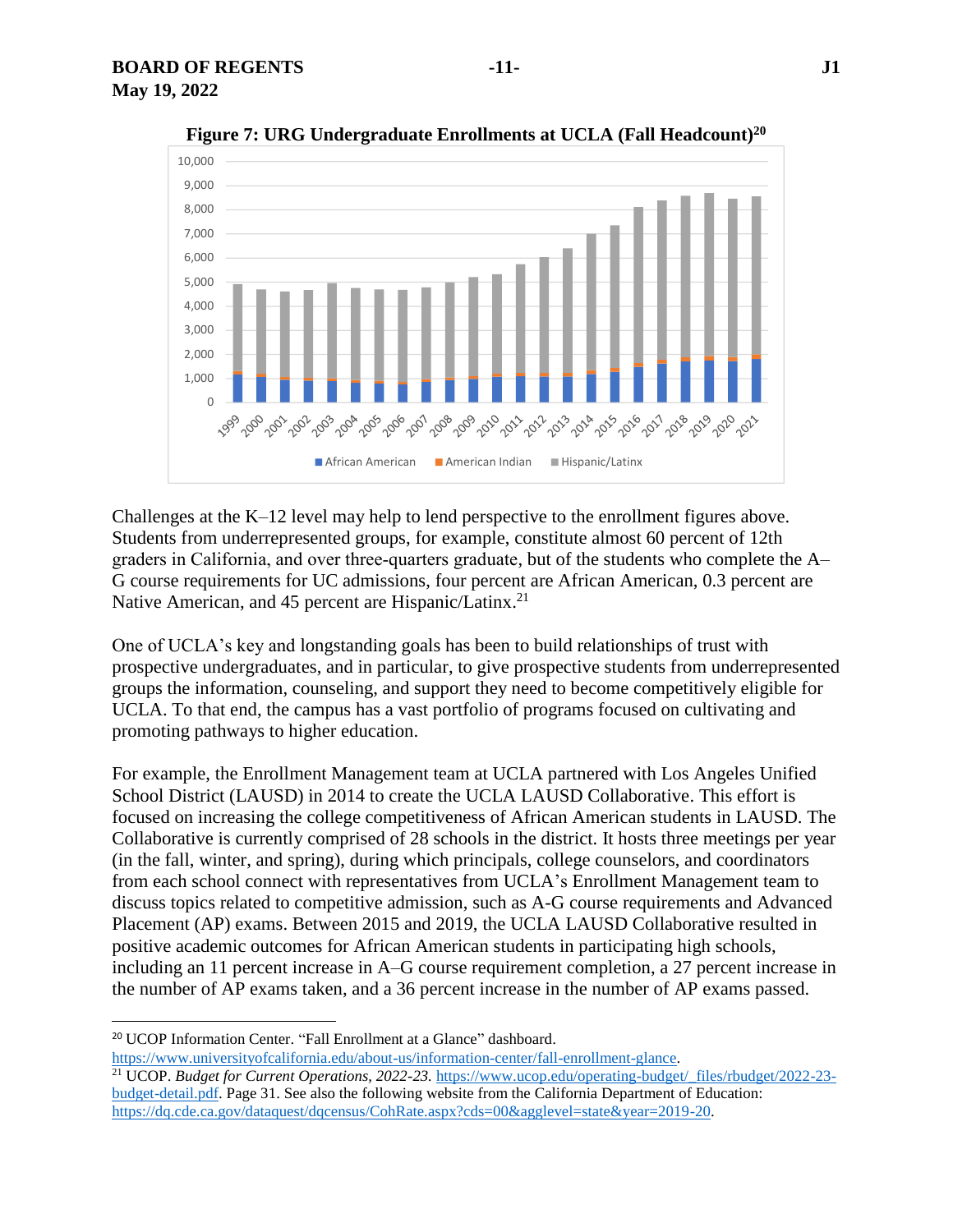#### **BOARD OF REGENTS -12- J1 May 19, 2022**

More recently, in March 2020, UCLA's Enrollment Management team launched a program called the Destination College Advising Corps, which now partners with 30 high schools in Los Angeles. This program places recent college graduates in high-need schools to serve as full-time college advisors. Advisors commit to two years of service with the goal of increasing the academic competitiveness and college-going rates of students enrolled in participating schools. Thus far, the program has assisted students in submitting over 3,400 college applications and over 3,100 financial aid applications. Through event and workshop attendance, the Destination College Advising Corps has made over 15,000 student contacts in Los Angeles.

In addition, the American Indian Science and Engineering Society at UCLA (AISES), entering its 16th year on campus, strives to encourage American Indians to pursue careers as scientists and engineers while preserving their cultural heritage. The goal of AISES is to promote unity and cooperation and provide a basis for the advancement of American Indians, while providing financial assistance and educational opportunities. AISES devotes most of its energy to its outreach program, in which members conduct monthly science academies with elementary and pre-college students from Reservations. Relatedly, the American Indian Student Association (AISA) at UCLA initiated the American Indian Recruitment (AIR) Project, the first student-run, student-initiated, and student-funded outreach program in the nation, in 1997. This program aims to increase the admission of American Indian students in higher education and at UCLA. The AIR Project outreaches to American Indian students in Los Angeles County, Southern California Reservations, and beyond in efforts to increase awareness about the importance of higher education and spotlight resources for American Indian students.

Various other programs are also in place on campus to expand access to higher education, particularly among low-income students, first-generation students, and foster youth. The systemwide Early Academic Outreach Program (EAOP), for example, is one of the state's most successful pre-collegiate student academic development programs. This program aims to help students at under-resourced schools prepare for college. UCLA's chapter of EAOP works with over 19,000 students in middle schools and high schools each year (eight middle schools and thirty-nine high schools in six school districts). Approximately 60 percent of UCLA's EAOP seniors meet UC eligibility requirements each year, 82 percent attend a postsecondary institution upon high school graduation, and 62 percent attend a four-year institution, with 25 percent attending a UC school. EAOP eagerly seeks to work collaboratively with parents, teachers, counselors, principals, district administrators, community leaders, and social agencies to help cultivate and promote a college-going culture in K–12 schools.

Once students enroll at UCLA, there are a number of programs focused on promoting their retention and success. UCLA's First To Go program, for example, serves as a resource hub to assist first-generation undergraduate and graduate students as they navigate the campus. First To Go administers the Living Learning Community, located in Hedrick Hall on campus, which provides an inclusive living environment for first-generation students. The program also launched the First-Generation Faculty Initiative, a project aimed at elevating the visibility of UC faculty and academic leaders who were themselves first-generation college students. This initiative helps to foster a sense of belonging that can boost retention and success rates among first-generation students.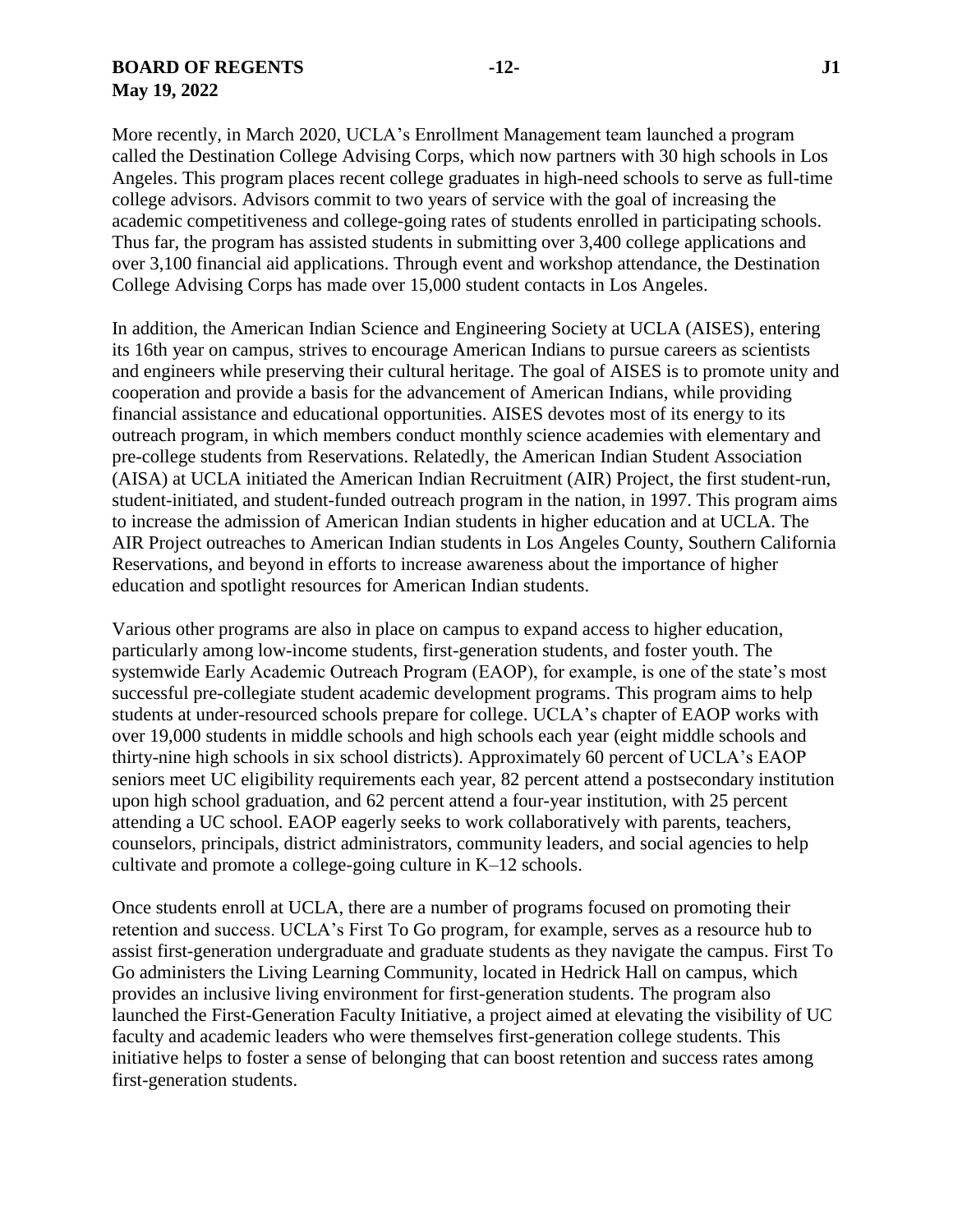To name another example, the Bruin Guardian Scholars (BGS) program provides support and guidance to students who have previously engaged with the child welfare system and experienced foster care, guardianship/kinship care, or juvenile probation. BGS supports the personal, professional, and academic success of foster youth students at UCLA through extensive wrap-around services, community building, and financial support. Since 2009, the BGS program has directly supported over 1,000 foster youth scholars and provided a vital service to the campus community. The program provides essential resources for its students, including support for basic needs, scholarships, and tutoring. It also facilitates case management and mental health assistance.

As a final example, UCLA's Academic Advancement Program (AAP) is the nation's largest university-based student diversity program. The AAP consists of a collection of innovative programs serving approximately 5,600 student members from multi-ethnic, low-income, firstgeneration, and multiracial backgrounds. These programs include welcome days for over 3,500 of UCLA's high school admits and over 1,600 of UCLA's community college admits. Over 80 percent of the students who attend these welcome days matriculate to UCLA in the fall. The AAP also provides academic counseling, peer learning services in over 100 courses, and Graduate Mentoring and Research Programs for undergraduates interested in graduate or professional school.

#### *Hispanic-Serving Institution Designation Update*

UCLA is making strides toward becoming federally designated as a Hispanic-Serving Institution (HSI). As an HSI, UCLA would qualify for a range of federal grants that would bolster its educational programs and benefit Hispanic/Latinx communities and all others on campus. HSI designation has been shown to strengthen interracial relations among all students and improve academic performance and attendance of students of color.

The decision to pursue the federal HSI designation, which requires that 25 percent of undergraduates identify as Hispanic/Latinx and 35 percent of undergraduates are Pell Grant recipients, is tied to UCLA's public responsibility in light of changing demographics in California and throughout the country. Of course, achieving HSI status is not just about enrollment. It involves developing a more culturally responsive environment of support for students.

Updates on UCLA's progress toward becoming federally designated as an HSI include the following:

- UCLA has hired an HSI Director to lead campus collaborations. With the support of the HSI Director, the campus is currently planning an HSI Visioning Forum for fall 2022.
- UCLA's Chancellor has provided 15 full-time equivalent (FTE) lines for faculty positions administered by UCLA's Chicano Studies Research Center (CSRC). CSRC works with UCLA's Deans to match 0.5 FTE for searches, creating the potential for 30 FTE over the next seven years.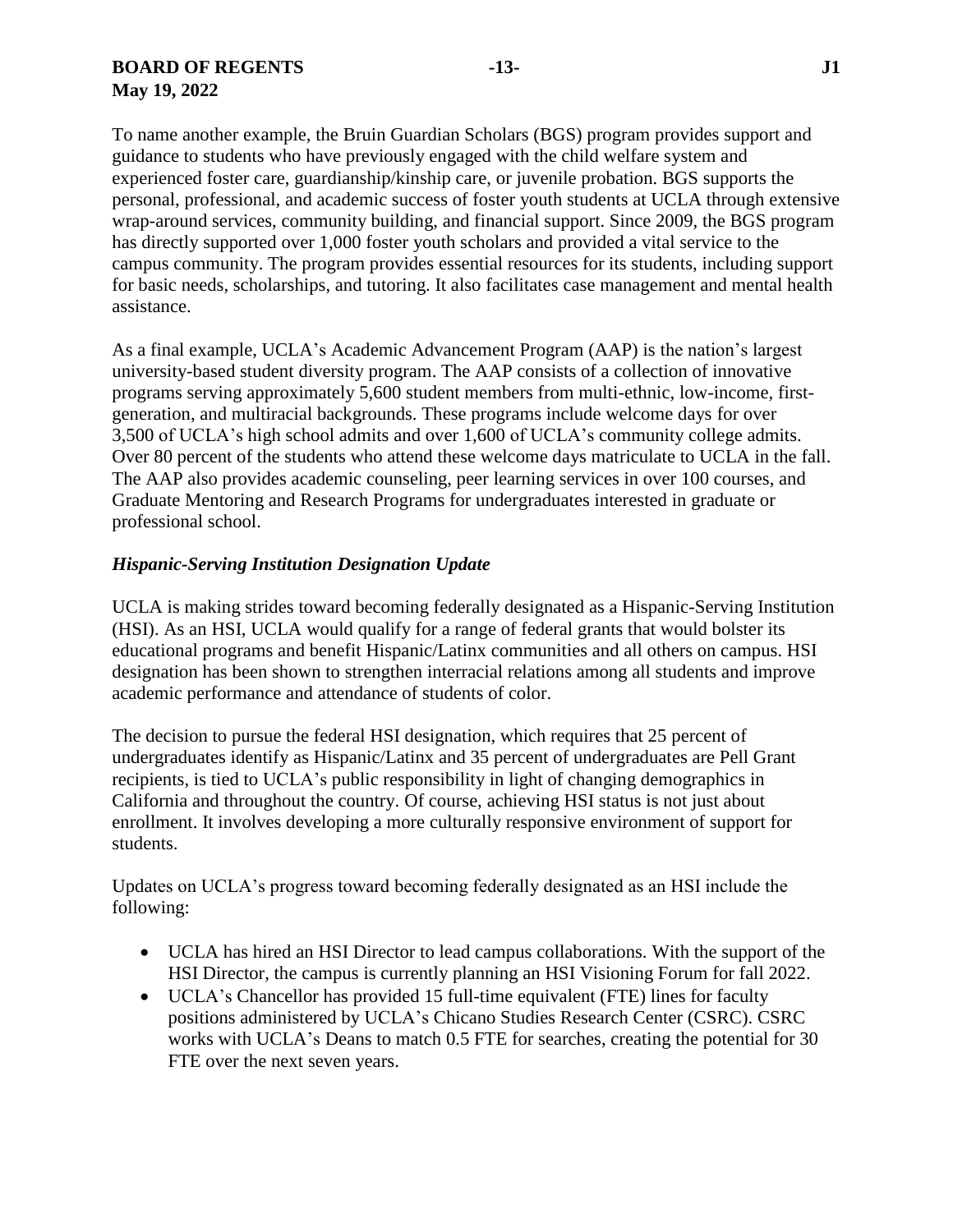# **BOARD OF REGENTS -14- J1**

# **May 19, 2022**

- The Chancellor has also provided funding for 20 two-year post-doctoral fellowships, which are being coordinated with the UC Office of the President's Postdoctoral office, with negotiated agreements for faculty hiring incentives.
- Over the next five years, the campus will establish a new funding pool of \$250,000 per year for seed research grants for basic and applied scholarship on Hispanic/Latinx populations.
- Currently, 20 percent of total undergraduates at UCLA identify as Hispanic/Latinx, and 31 percent are Pell Grant recipients.

UCLA is also engaging in the following efforts:

- Strengthening partnerships with low-income high schools and community colleges where UCLA faculty and units have invested in improving the curriculum and preparation for college, focusing on increasing admissions and student financial support for partnership schools.
- Making financial aid packages more competitive for Hispanic/Latinx and all low-income students by reducing the student/family contribution. (The hope is to achieve this goal by increasing philanthropic efforts to expand UCLA's institutional gift aid.)
- Providing intensive training to all academic advisors, case managers, and Counseling & Psychological Services (CAP) clinicians in social justice approaches to student advising. (This effort aims to ensure that the skillsets of critical front-line staff align with the evolving needs of Hispanic/Latinx students, and students of color, first generation, lowincome, and nontraditional students.)
- Developing culturally aware and relevant mentor training for faculty and graduate students to prepare for mentor-mentee relationships.
- Creating an innovation fund to incentivize units and ideas for restructuring and building initiatives that will increase Hispanic/Latinx enrollment and student success.

# **Graduate Student Enrollment, Diversity, and Access**

UCLA's graduate student population reflects broad intellectual interests and includes students from many cultures and backgrounds. UCLA enrolled a total of roughly 14,000 graduate students in fall 2021. Approximately 4,700 of those enrollments were new matriculants. Of the students who matriculated into graduate programs at UCLA in fall 2021, approximately 23 percent are from underrepresented groups. The proportion of UCLA's *total* graduate students from underrepresented groups has increased from 13 percent in fall 1999 to 20 percent in fall 2021. Systemwide, graduate students from underrepresented groups have increased from ten percent of the total in fall 1999 to 17 percent of the total in fall 2021. Figure 8 below shows the extent to which UCLA's underrepresented student enrollment at the graduate-level has grown over time.

The number of total URG graduate students enrolled at UCLA has increased by 118 percent since 1999. As a proportion of total graduate student enrollment, African American, American Indian, and Hispanic/Latinx enrollments constituted four percent, 0.4 percent, and eight percent, respectively, in fall 1999. These percentages increased to 7 percent, 0.6 percent, and 12 percent,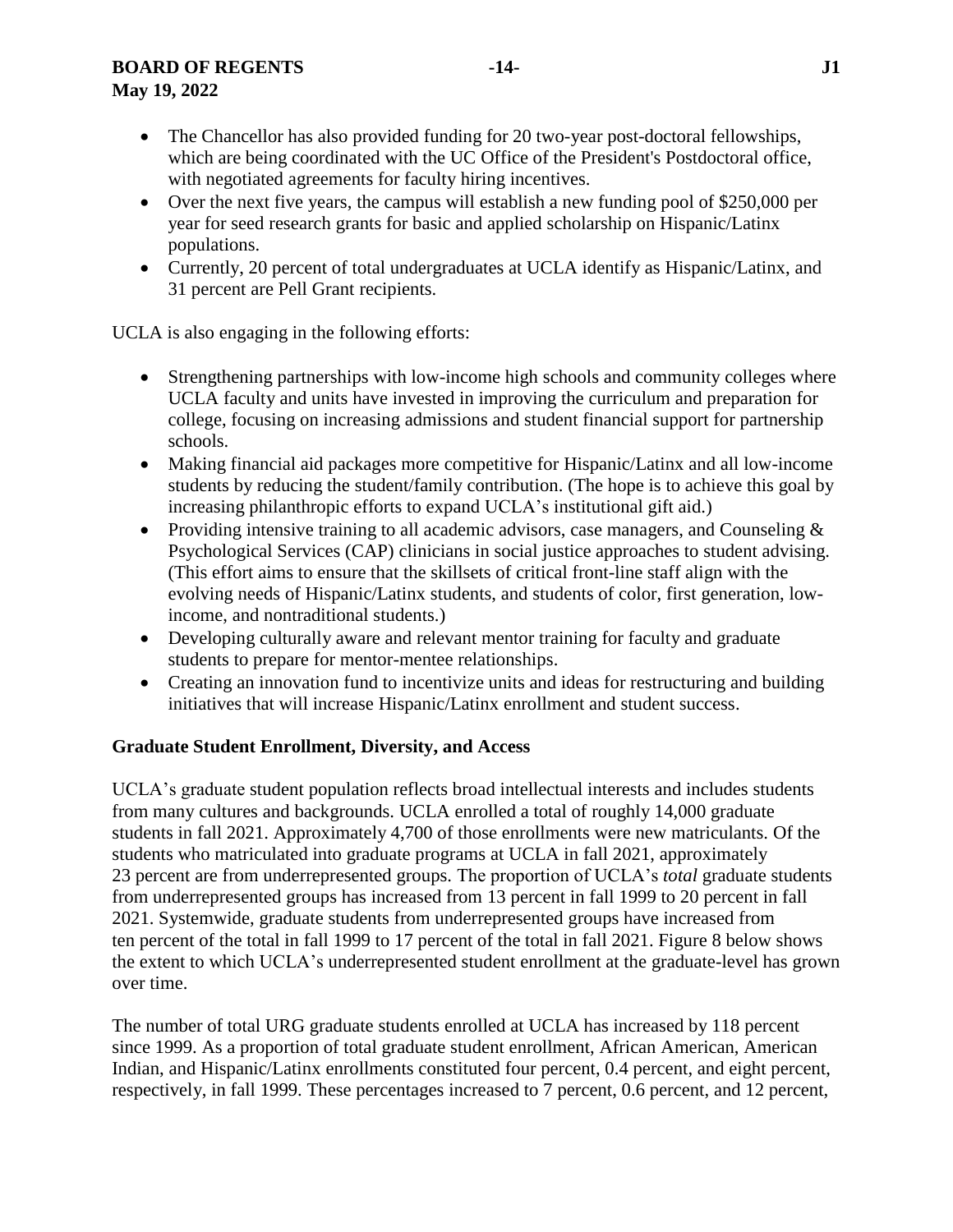**BOARD OF REGENTS -15- J1 May 19, 2022**

l

respectively, in fall 2021. Of course, these figures vary by individual program. It is crucial to continue increasing the diversity of UCLA's graduate student population so that the university community more accurately reflects the demographics of California and the nation. (According to the 2020 Census, five percent of California state residents are African American, fewer than one percent are American Indian or Alaska Natives, and 39 percent are Hispanic/Latinx.<sup>22</sup>)



**Figure 8: URG Graduate Student Enrollments at UCLA (Fall Headcount) <sup>23</sup>**

Diversity fellowships for incoming graduate students include the Graduate Opportunity Fellowship Program (for students pursuing terminal master's degrees), the Eugene V. Cota-Robles Fellowship (for students pursuing doctoral degrees), and the UC-HBCU (Historically Black Colleges and Universities) Initiative Fellowship (for students who participated in a UC-HBCU summer program and plan on pursuing a doctoral degree).

While well-justified attention has been paid to undergraduate enrollment growth in recent decades, graduate academic and graduate professional enrollment growth has not kept pace with that of undergraduates, both at UCLA and across the UC system. Figure 9 below shows the extent to which undergraduate fall headcounts have grown at UCLA relative to those of graduate academic and graduate professional students (SSGPDP enrollments are excluded, as students in these programs are less likely to serve as Teaching Assistants for undergraduates).

<sup>22</sup> Public Policy Institute of California (PPIC). "California's Population." January 2022. [https://www.ppic.org/publication/californias-population/#:~:text=No](https://www.ppic.org/publication/californias-population/#:~:text=No%20race%20or%20ethnic%20group,according%20to%20the%202020%20Census) percent20race percent20or percent20ethnic [percent20group,according](https://www.ppic.org/publication/californias-population/#:~:text=No%20race%20or%20ethnic%20group,according%20to%20the%202020%20Census) percent20to percent20the percent202020 percent20Census. <sup>23</sup> UCOP Information Center. "Fall Enrollment at a Glance" dashboard.

[https://www.universityofcalifornia.edu/about-us/information-center/fall-enrollment-glance.](https://www.universityofcalifornia.edu/about-us/information-center/fall-enrollment-glance)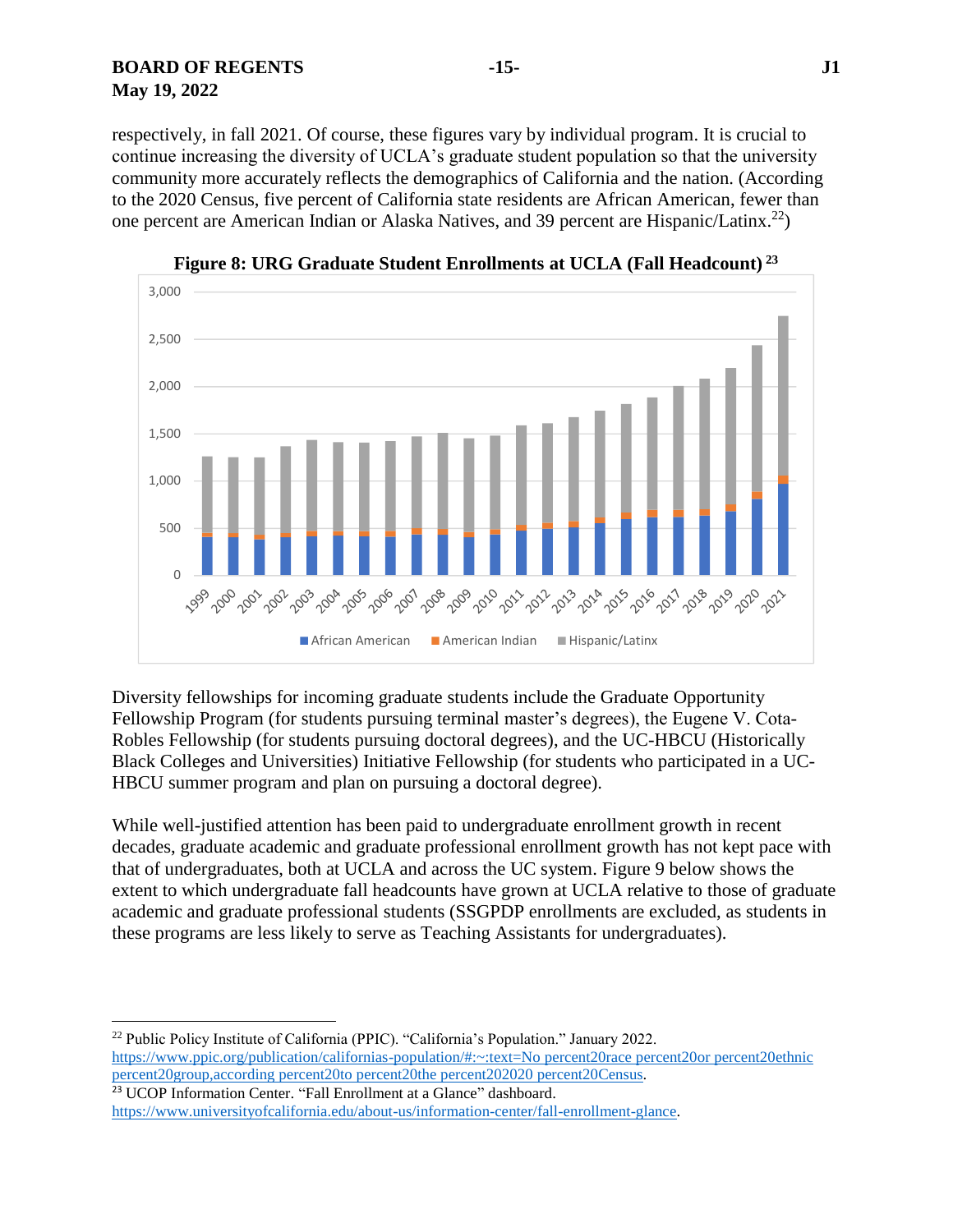

**Figure 9: Undergraduate, Graduate Academic, and Graduate Professional Enrollments (Fall Headcount), 2008 through 2021**

Consequently, the number of graduate academic and graduate professional students per 100 UCLA undergraduates has decreased over time. As shown in Figure 10 below UCLA enrolled 39 graduate academic and professional students for every 100 undergraduates enrolled in fall 2008, and that figure has since decreased to 31 such students. In addition, only 23 percent of graduate academic and professional students (excluding self-supporting students) serve as Teaching Assistants (TAs) at UCLA during a typical fall quarter. Graduate student enrollments are not evenly distributed across disciplines, of course, and certain undergraduate courses require that TAs have expertise in unique or particularly advanced content, limiting the pool of TA candidates even further. A diminished pool of qualified, effective TAs is particularly detrimental to UCLA's efforts to promote more individualized and interactive modes of instruction (e.g., class discussion and group projects).



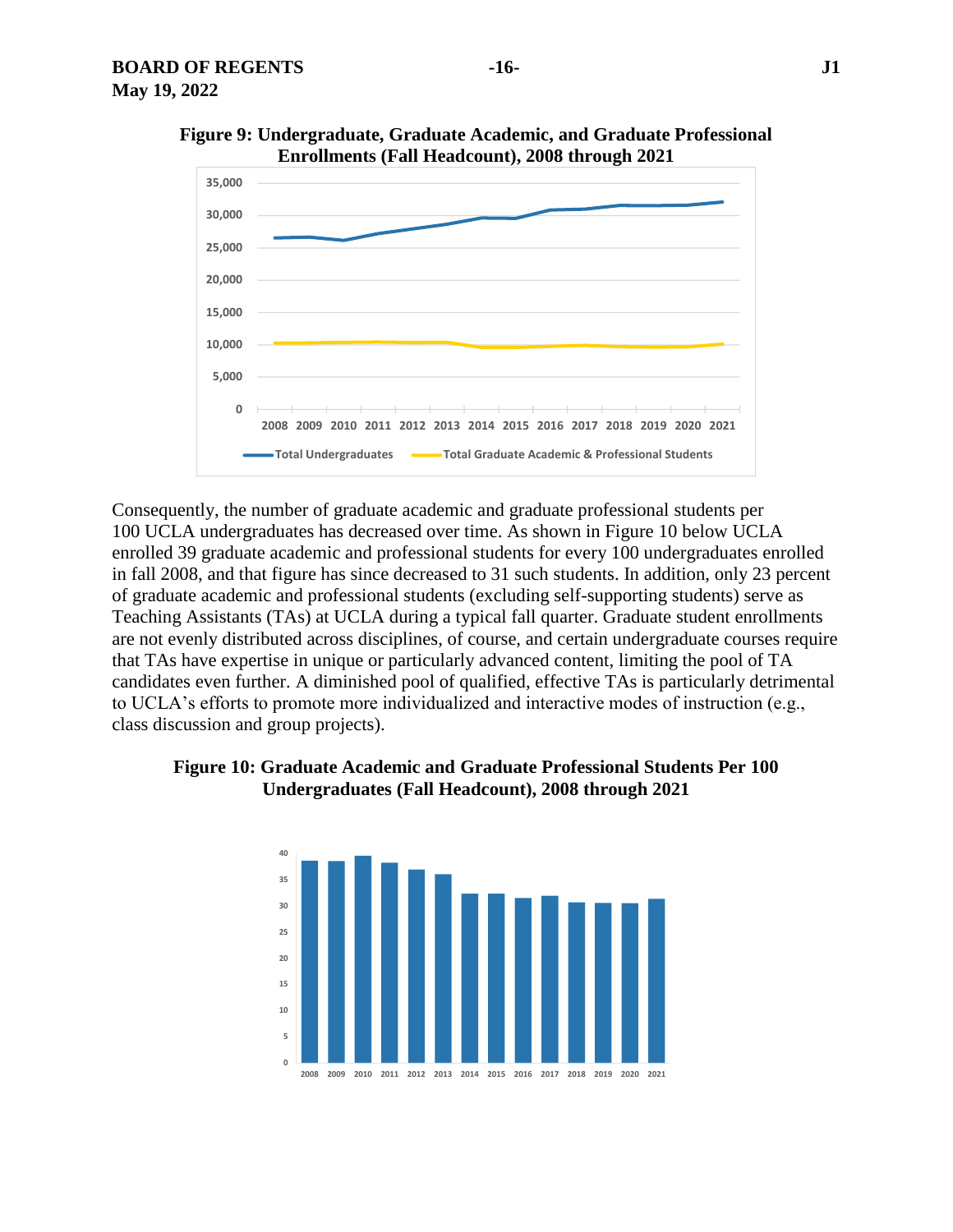#### **BOARD OF REGENTS -17- J1 May 19, 2022**

Disproportionate growth of undergraduates relative to graduate students, and nearly flat enrollments over time of graduate academic students in particular, have resulted in a shortage of TAs in many of UCLA's Schools and Divisions. This shortage is particularly pronounced in UCLA's Life Sciences Division, which recently proposed a two-year pilot to study the effects of hiring undergraduate TAs to support its lower division courses. For UCLA's Psychology Department, which resides in the Life Sciences Division and supports the largest undergraduate program on campus, finding qualified TAs poses serious challenges every quarter. Course sections are not opened until a TA can staff them, which further limits enrollments in the Psychology Department's undergraduate "service" courses (i.e., lab courses required for its three majors and large lectures).

Graduate enrollments must increase to complement dramatic undergraduate growth, to support faculty in the research mission of the University, and to help with the teaching and mentoring associated with additional undergraduates. To that end, UCLA is making efforts to encourage more of its graduate programs to offer admitted students multi-year funding packages. Currently, 97 percent of Ph.D. students at UCLA receive some level of financial support, in the form of tuition remission, Teaching Assistantships, scholarships, or research assistantships. Due to limited graduate student support funds, however, programs typically do not commit to funding more than the initial years of an applicant's graduate program at the time of admission. Inadequate multi-year funding offers impose potential financial risk on students and reduce UCLA's yield of top applicants, who are typically heavily recruited by competing institutions. In recent years, avenues for achieving support for graduate students at UCLA have included attracting philanthropy, funding students through faculty members' grants, and providing a sufficient support structure for graduate students to garner external and internal funding.

# *Self-Supporting Graduate Professional Degree Programs*

In an era of State prioritization of undergraduate enrollment investments over those of graduate students, self-supporting graduate professional degree programs (SSGPDPs) have become an increasingly important avenue for creating new academic programs in response to California's workforce needs. UCLA established its first SSGPDP, the Executive Master of Business Administration, in 1981. Since then, the campus has launched 22 additional SSGPDPs (including the Anderson School of Management's full-time MBA program, which converted from Statesupported to self-supporting in 2014–15). In fall 2021, SSGPDP enrollment accounted for roughly 28 percent of total graduate student enrollments at UCLA.

Systemwide and UCLA-specific policies are in place to ensure that all graduate degree programs meet UC standards of rigor and academic quality. UCLA's administration is also committed to ensuring that SSGPDPs enhance the University's mission, operate with integrity and financial transparency, and ultimately benefit State-supported programs.

Self-supporting status is reserved for graduate *professional* degree programs at UC. All undergraduate programs, academic master's programs leading solely or primarily to a Doctor of Philosophy (Ph.D.), and Ph.D. programs are therefore ineligible. By the third year of operation, SSGPDPs are expected to cover all direct and indirect costs with student fee revenue. Though some expectations are unique to SSGPDPs, these programs must, at a minimum, adhere to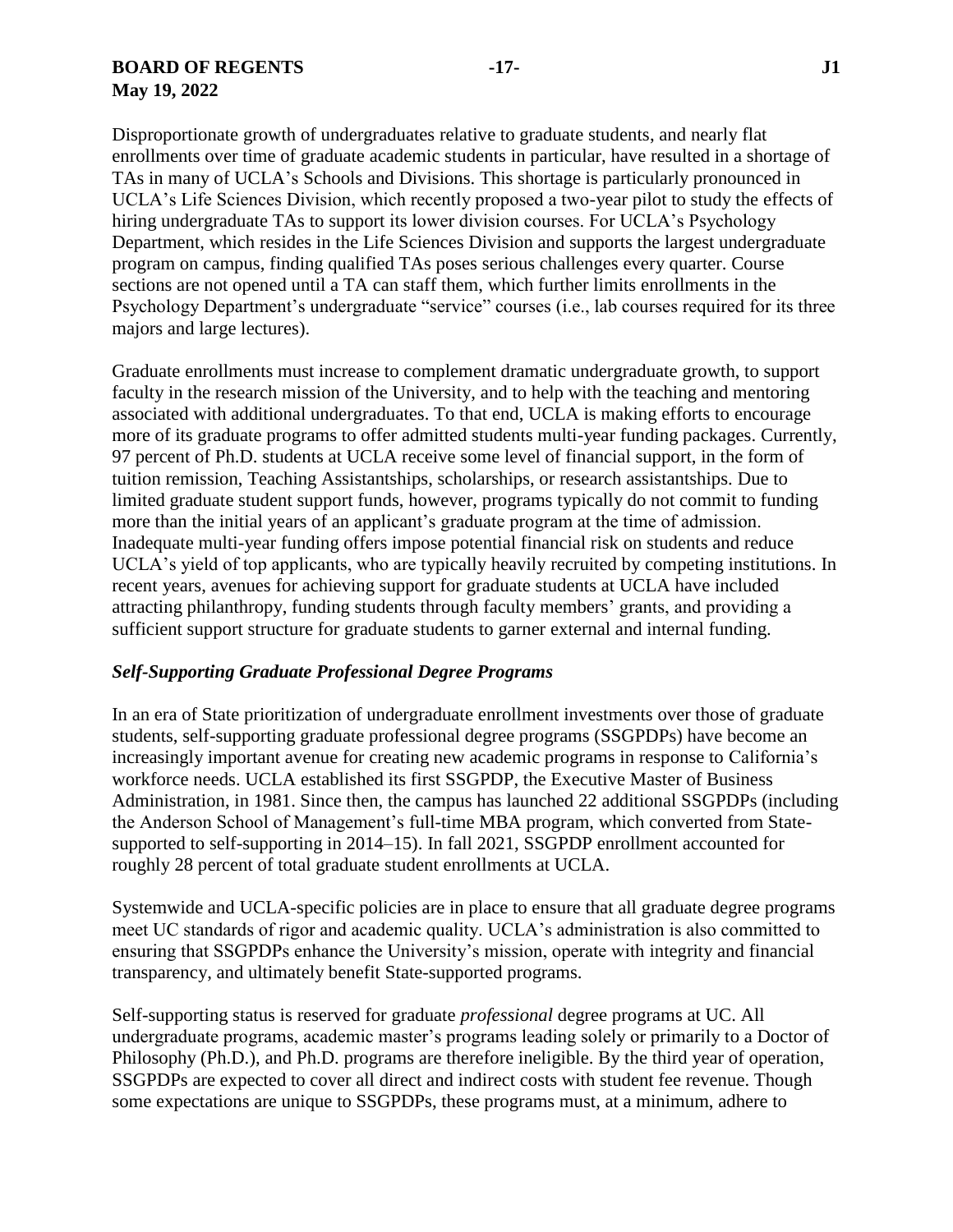systemwide policy and defer to the same Academic Senate oversight and review as Statesupported programs.

Per UC's SSGPDP Policy, when the University received adequate State support to expand graduate academic and professional programs in response to state and societal needs, UC directed self-supporting programs primarily to working adults and other nontraditional student populations. With the decline in State support in recent decades, the Policy acknowledges, SSGPDPs have evolved into a "necessary educational strategy,"<sup>24</sup> allowing the University to serve more students and keep up with workforce trends. SSGPDPs provide advanced training to nontraditional student populations, support lifelong learning among individuals in knowledgebased industries, and fulfill California's evolving workforce needs in the face of sustained declines in public support. Each of these functions is in service of California's long-term economic competitiveness.

SSGPDPs are well-positioned to offer graduate level professional education to a broader range of students than the University has historically served. UCLA School of Law, for example, has traditionally served only those students with the time, resources, and desire to spend three years of full-time study to earn a J.D. degree, which is required to sit for the bar examination and become a practicing attorney. UCLA School of Law has found, however, that a much broader group of students are interested in graduate-level legal education. Many of these students are nontraditional in that they are older than the average J.D. student and work full-time. Half of the students in UCLA's self-supporting Master of Legal Studies program identify as a member of an underrepresented group. Similarly, nearly half (48 percent) of students in UCLA's selfsupporting Master of Public Health for Health Professionals program and over half (55 percent) of students in UCLA's self-supporting Educational Leadership Ed.D. identify as members of underrepresented groups.

Between 2017–18 and 2020–21, the proportion of new domestic SSGPDP students at UCLA who received Pell Grants as undergraduates ranged from 23 to 28 percent. Over those four years, a quarter of UCLA's total new domestic SSGPDP students received Pell Grants as undergraduates. In 2020–21, UCLA's self-supporting Master of Public Health for Health Professionals, Educational Leadership Ed.D., Doctor of Nursing Practice, and Master of Social Science programs each enrolled at least 45 percent Pell Grant recipients among their new domestic students.

That said, self-supporting graduate professional degree programs are a fairly new convention of UC's academic and budgetary landscape. They must be monitored to ensure that they are advancing the University's missions of access, excellence, and affordability. For this reason and others, UCLA is committed to monitoring SSGPDP student enrollments, the academic supports in place for SSGPDP students, and SSGPDP graduates' debt manageability.

 $\overline{a}$ 

<sup>24</sup> UC Self-Supporting Graduate Professional Degree Programs Policy. [https://policy.ucop.edu/doc/2100601/SSGPDP.](https://policy.ucop.edu/doc/2100601/SSGPDP) Page 3.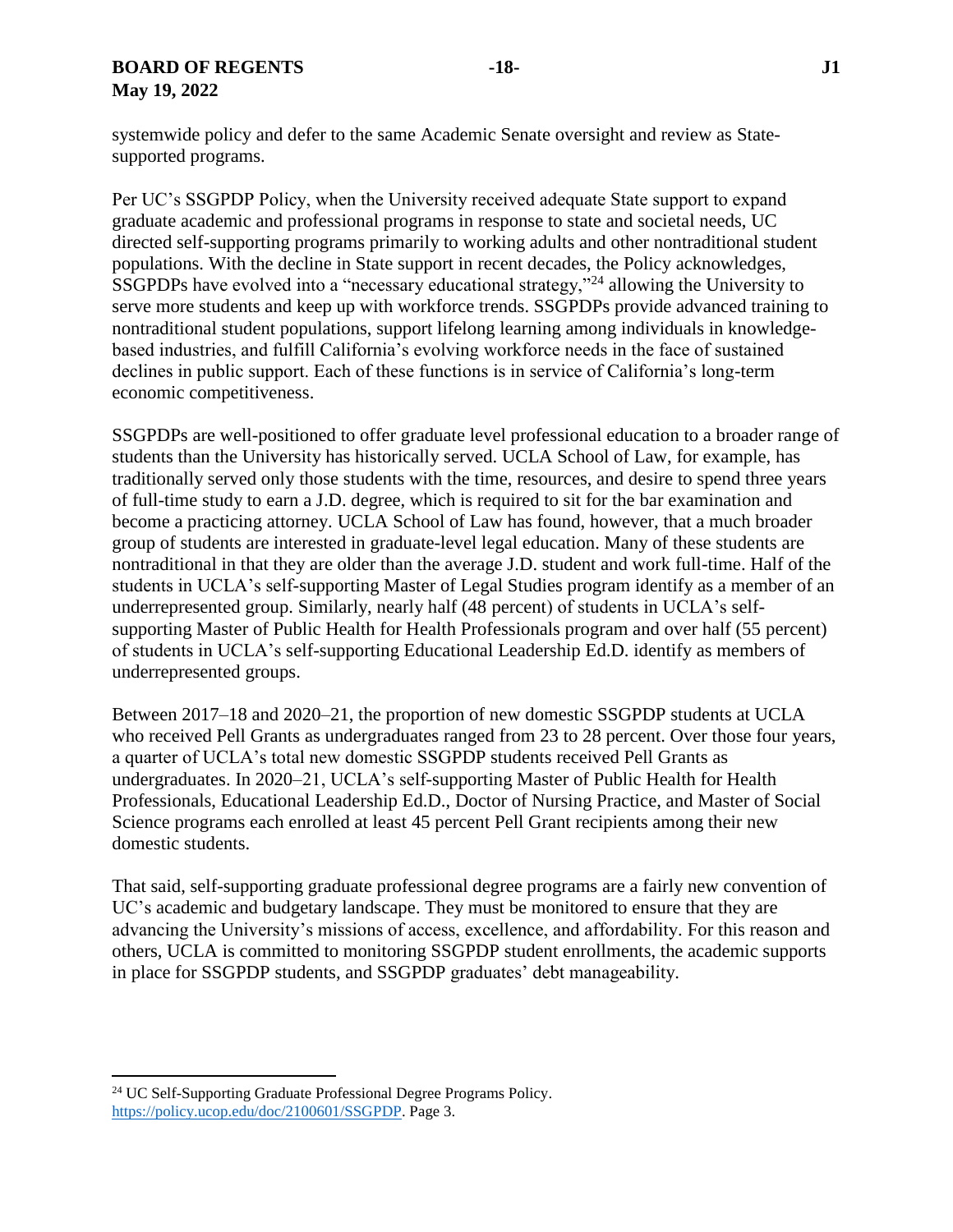# **BOARD OF REGENTS -19- J1 May 19, 2022**

UCLA is committed to establishing a more diverse faculty, in both its composition and intellectual pursuits. In order to achieve this goal, the campus is investing in a number of faculty hiring and retention initiatives, and continuing to build a culture of inclusion, to facilitate the hiring, pre-retention, and proactive retention of scholars from underrepresented groups. A more diverse faculty—one in which every student and community member can see themselves reflected—is essential to UCLA's ability to achieve its mission.

Although the overall racial and ethnic diversity of ladder-rank and equivalent (LRE) faculty at UCLA has improved over time, there is still substantial progress to be made. The need to improve LRE faculty diversity is of vital concern and importance to the campus. Figure 11 below shows the extent to which LRE faculty from underrepresented groups have increased since 2011 at UCLA. Figure 12, also below, provides a broader picture of the racial and ethnic composition of UCLA's LRE faculty over time.



**Figure 11: UCLA LRE Faculty from Underrepresented Groups, 2011 to 2021**



**Figure 12: UCLA LRE Faculty by Race and Ethnicity, 2011 to 2021**

As shown in the figures above, with the exception of American Indian or Native Hawaiian LRE faculty, whose representation has remained essentially flat, the representation of LRE faculty from all non-white ethnic groups has increased since 2011. That said, these increases have been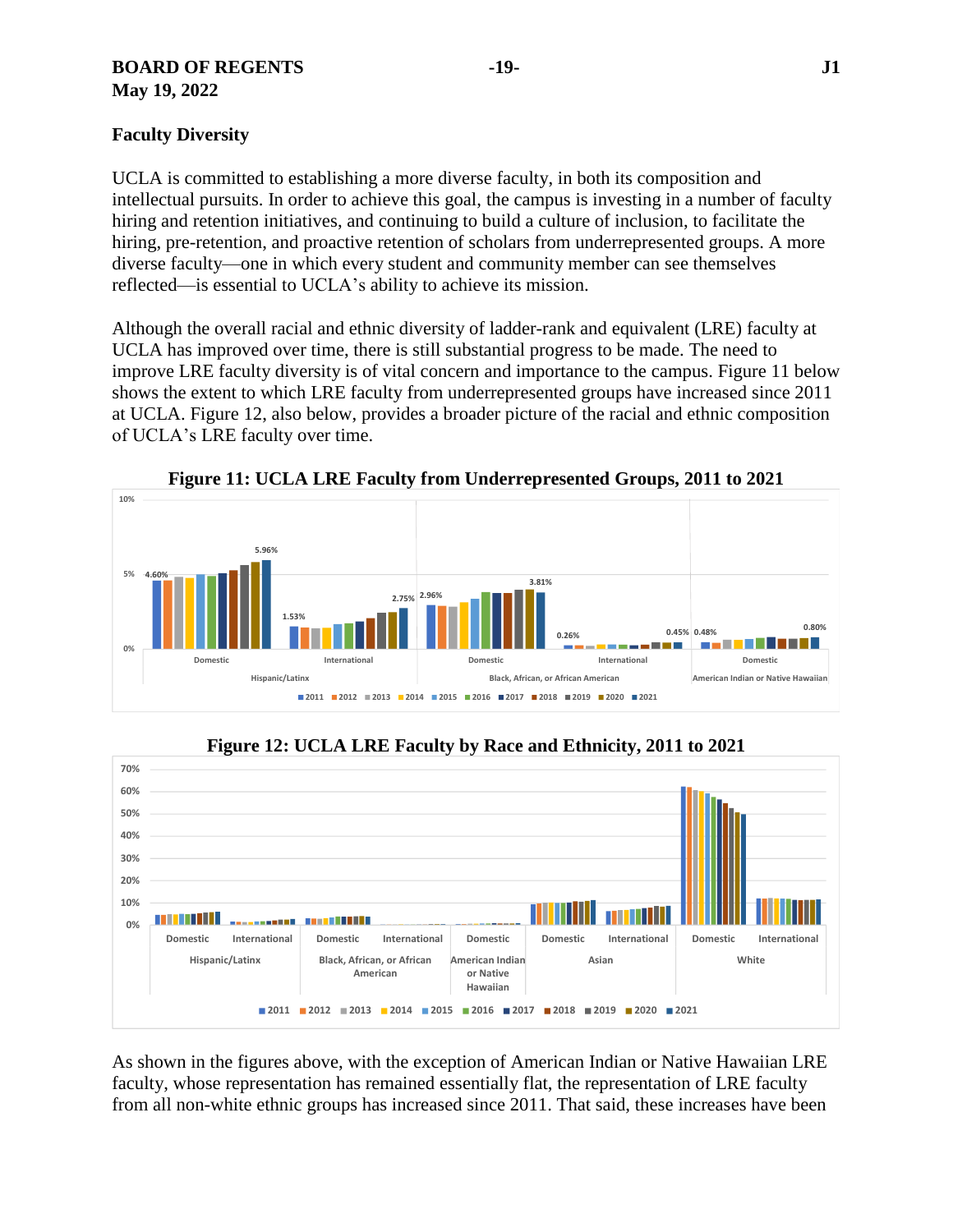# **BOARD OF REGENTS -20- J1 May 19, 2022**

minimal when compared against UCLA's population of LRE faculty. In particular, the share of total (both domestic and international) Hispanic/Latinx LRE faculty increased from 6.1 percent in 2011 to 8.7 percent in 2021. The share of total Black, African, or African American LRE faculty increased from 3.2 percent in 2011 to 4.3 percent in 2021. The share of total American Indian or Native Hawaiian LRE faculty increased from 0.5 percent to 0.8 percent between 2011 and 2021. The share of total Asian LRE faculty increased from 15.7 percent in 2011 to 19.9 percent in 2021. And the proportion of UCLA's total white LRE faculty decreased from 74.3 percent to 61.5 percent between 2011 and 2021, nonetheless constituting a substantial majority each year.

Figure 13 below centers on recent *new* LRE faculty hires. In particular, the top-left pie chart of Figure 13 shows the demographic distribution of UCLA's LRE faculty hires made in academic year (AY) 2021–22 (year-to-date, or YTD); the top-right pie chart shows the total demographic distribution of such hires made between academic years 2019–20, 2020–21, and 2021– 22 (YTD); and the bar chart on the bottom shows how the proportions noted in the two pie charts compare against UCLA's current demographic distribution of *total* LRE ladder faculty (as of October 2021). As shown by the comparison of orange and blue bars in Figure 13, UCLA's total new LRE faculty hired since 2019–20 are more diverse than UCLA's total population of LRE faculty (as measured by the proportions of new LRE faculty hires and total LRE faculty who identify as Hispanic/Latinx; Black, African, or African American; American Indian; and Native Hawaiian or Other Pacific Islander).



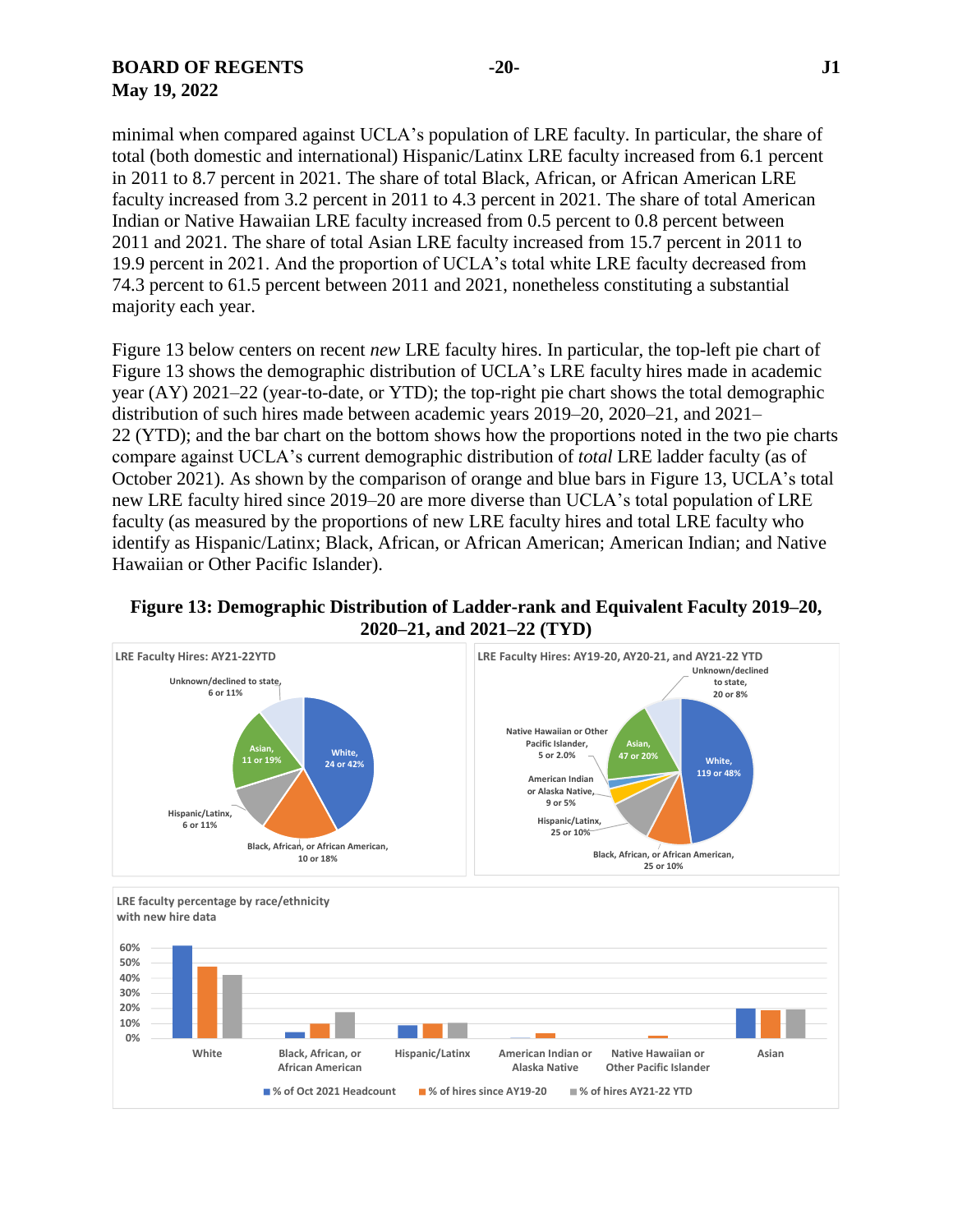Although UCLA's LRE faculty diversity trends have improved in recent years (of UCLA's total LRE faculty hires since 2019–20, about 25 percent are from historically underrepresented groups, excluding Asian LRE faculty hires, and about 40 percent are from historically underrepresented groups, including Asian LRE faculty hires), the campus acknowledges its need to work harder to find talent and retain its current faculty of color. To that end, UCLA makes all possible efforts to advance best practices in recruitment and retention, such as supporting cluster hiring programs (so that no individual feels isolated) and matching outside job offers. In addition, UCLA's Office of Equity, Diversity, and Inclusion (EDI), which was established in 2016, administers a number of initiatives focused on increasing the diversity of LRE faculty. For example, the EDI Office has put together a briefing that all members of faculty search committees must complete every four years. This briefing consists of a seven-part animated video series on implicit bias, and a training that explores evidence-based tools and techniques for promoting equitable and inclusive hiring.

Additionally, in June 2014, all Schools, Divisions, and academic units were asked to appoint an Equity Advisor to work alongside Deans to develop programmatic initiatives to improve climate and help actualize UCLA's EDI mission. Equity Advisors' efforts have resulted in 1) the establishment of committees and task forces to address EDI-related issues, 2) listening sessions and social justice reading groups, and 3) climate assessments that have inspired policy changes aimed at creating a more equitable and inclusive learning and working environment. Equity Advisors are also involved in the faculty recruitment process. In the 2021–22 academic year, Equity Advisors participated in over one hundred faculty searches. Equity Advisors track faculty searches in their units and provide search committees with best practices to mitigate bias. More recently, UCLA has begun three initiatives aimed at significantly improving the campus's faculty diversity: 1) Rising to the Challenge, 2) Faculty Forward, and 3) an HSI faculty recruitment program. Details on these three efforts can be found below.

In 2020, UCLA announced Rising to the Challenge, a commitment to improving the campus environment for Black Bruins. This commitment includes the addition of a special faculty advisor to the Chancellor on issues of concern to Black faculty, staff, and students. Efforts associated with Rising to the Challenge are aimed at expanding the intellectual community devoted to Black life and racial equity across campus through summer graduate fellowships, postdoctoral positions, and ten additional faculty whose scholarly work addresses issues of Black experience.

In 2021, UCLA began developing the Faculty Forward Initiative, a campus-wide program that aims to establish UCLA as the premier university for advancing the research, learning, and engagement of underrepresented scholars in pursuit of a more just and equitable society. The Initiative has been seeded by existing, reprioritized campus funds; UCLA is also looking to raise new funds to support this priority. The Faculty Forward Initiative committee, led by co-chairs Dean Tracy Johnson (Life Sciences Division) and Dean Tina Christie (School of Education & Information Studies), is currently developing the budget details and implementation plan for this effort, which will include programmatic investments in the recruitment and retention of scholars from diverse backgrounds, as well as evidence-based interventions aimed at improving climate and culture.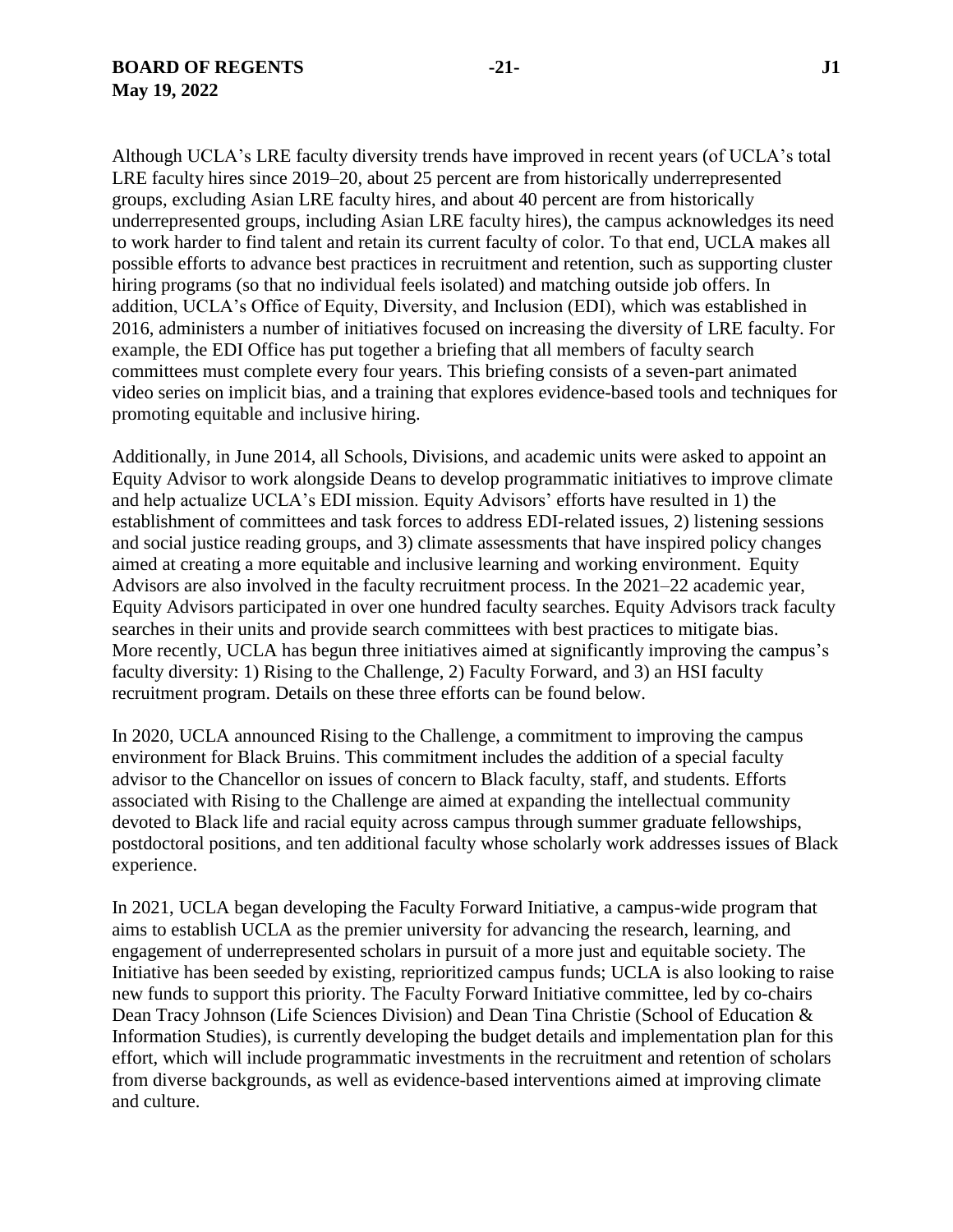UCLA's efforts to become federally designated as a Hispanic-Serving Institution complement its commitment to increasing the recruitment and retention of Hispanic/Latinx faculty. In particular, and as mentioned earlier, the campus has plans to provide fifteen new faculty lines, balanced across disciplines, for individuals whose teaching, scholarship and/or mentoring has ties to Hispanic/ Latinx experiences. Deans of Schools and Divisions may match these appointments, for a total of up to 30 new scholars. In addition, UCLA will support twenty, two-year postdoctoral fellowships over the next five years, again balanced across disciplines, for work related to Hispanic/Latinx issues. The campus will also establish a new funding pool of \$250,000 per year over five years for seed research grants for basic and applied scholarship on Hispanic/Latinx populations. The Chicano Studies Research Center (CSRC) will administer the hiring of faculty and fellows and will manage the seed research grants in collaboration with the Office of the Vice Chancellor for Research & Creative Activities. In addition, UCLA plans to commit five years of central campus funding toward eight full-time staff positions and one halftime staff position to further support Hispanic/Latinx life and scholarship at UCLA. These positions will include managerial and administrative support for the CSRC, the César E. Chávez Department of Chicana/o and Central American Studies, and the Latino Policy and Politics Initiative; counselors in the Academic Advancement Program; and a retention coordinator in the Center for Community College Partnerships.

Individual Schools and Divisions on campus have also launched initiatives to advance faculty diversity. The Life Sciences Division, for example, established the Mentor Professor Initiative in 2012, which has resulted in the recruitment and retention of stellar scientists with a demonstrated commitment to, and success in, mentoring students from underrepresented groups. Thus far, nine Mentor Professors have been hired. This initiative has been adopted as a hiring mechanism in the David Geffen School of Medicine and other Schools and Divisions and is also being examined as a model for other campuses and units in the UC system.

#### **Financial Strengths and Challenges**

UCLA, like all of UC and the rest of the world, endured financial losses related to the COVID-19 pandemic. Specifically, UCLA and its health system have suffered lost revenue and incurred additional expenses totaling nearly \$1.2 billion since the start of the pandemic. This loss represents 28 percent of the total losses incurred by the UC system. Thanks to the work of UC's Government Relations team, relief provided by the federal government, support from the UC Office of the President (e.g., accessing capital markets at the right time), and substantial reserves/rainy-day funds that the campus and health system had bolstered over an extended period, the campus managed to weather the financial storm and emerge strong. Figure 14 below shows one of UCLA's key areas of financial strength: a diversified revenue model that has had strong, consistent growth over an extended period.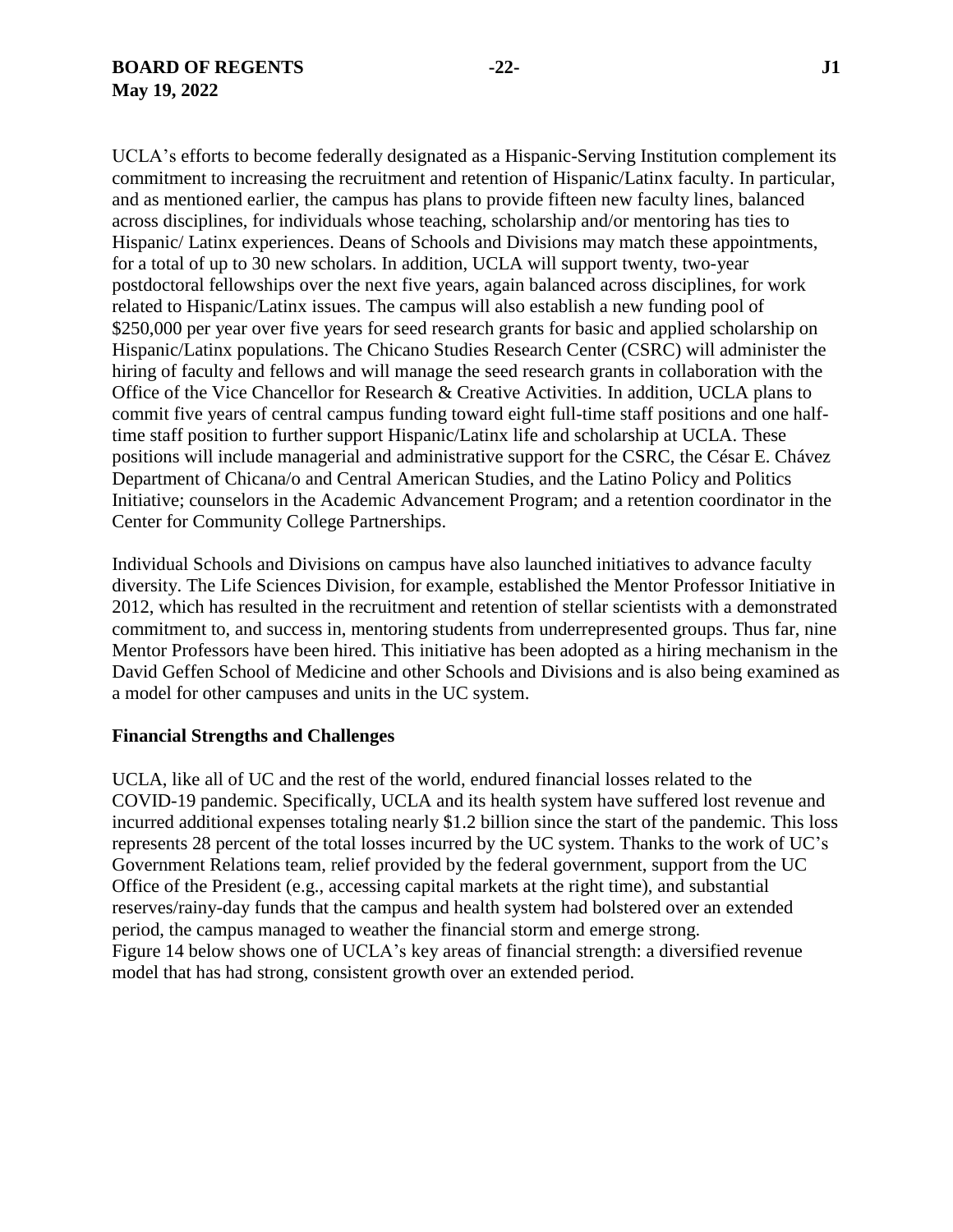

#### **Figure 14: UCLA Revenue Growth and Diversification**

While UCLA's revenue growth has supported program expansion, most of this growth has been weighted toward the campus's healthcare activities, which come with offsetting expenses, small operating margins, and future uncertainty related to local and national policies. On the General Campus side, operating funds have grown roughly on par with normal inflation, which means UCLA has fallen behind prior benchmarks of per-student revenues (e.g., pre-Great Recession per-student funding levels).

UCLA's General Funds (composed of student tuition and fees, State appropriations, and NRST) have remained flat in constant dollars, and decreased on a per-student basis, over the past 15 years. The combination of State funding shortfalls since the Great Recession and nearly flat tuition levels over the decade between 2012–13 and 2021–22 help to explain this trend. The inflation-based increases in UCLA's General Funds over the past 15 years are primarily attributable to student tuition and fees, along with nonresident undergraduate enrollment growth. Despite revenues resulting from various systemwide charge adjustments and enrollment growth over time, UCLA's General Funds per FTE decreased by 18 percent—from \$32,400 to \$26,500—between 2009–10 and 2021–22. See Figure 15 below for details.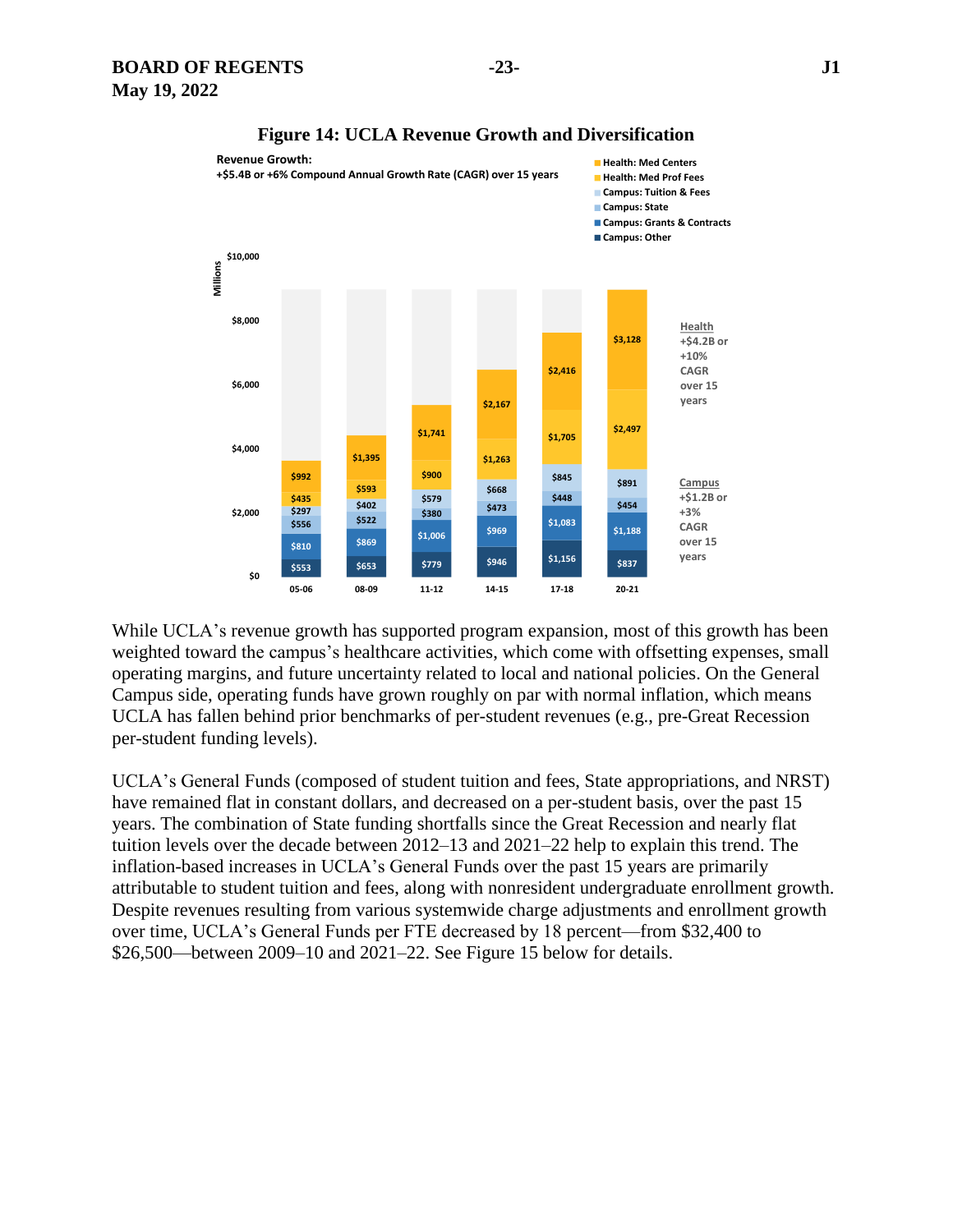

UCLA's General Funds landscape has contributed to the erosion of various indicators of academic quality over time. For example, UCLA's ratio of State-supported students-to-LRE faculty was 24.2-to-1 in 2009–10 and has since deteriorated to 26.7-to-1 in 2020–21 (a ten percent increase). <sup>26</sup> The erosion of this ratio is more pronounced in certain Schools and Divisions. For example, the student-to-LRE faculty ratio in the Physical Sciences Division has increased by 45 percent since fall 2010, from 18.5-to-1 to 26.8-to-1. Similarly, the student-to-LRE faculty ratio in the Life Sciences Division has increased by 27 percent since fall 2010 (from 60.0-to-1 to 75.9-to-1).<sup>27</sup>

UCLA is anticipating that the next decade will also present challenges to growing campus operating funds. Even when the recently approved cohort-based tuition program (set to take effect in 2022–23) matures in 2026–27, UCLA's best-case scenario will be for State appropriations and base tuition to increase annually by the rate of normal inflation. Absent

 $\overline{a}$ 

<sup>&</sup>lt;sup>25</sup> Figure 15 includes State-supported FTE enrollments only. Similarly, the tuition/fee figures included in the General Fund totals exclude those fees paid by students in self-supporting graduate professional degree programs. State General Funds figures exclude State-sourced financial aid, which is administered by the California Student Aid Commission and primarily includes the Cal Grant A and B programs. This particular aid funding is not recorded in UCLA's financial statements.

<sup>&</sup>lt;sup>26</sup> UCOP Information Center. "Student Faculty Ratio" dashboard. [https://www.universityofcalifornia.edu/about](https://www.universityofcalifornia.edu/about-us/information-center/student-faculty-ratio)[us/information-center/student-faculty-ratio](https://www.universityofcalifornia.edu/about-us/information-center/student-faculty-ratio)

<sup>27</sup> UCLA Chancellor's Office of Data Analytics.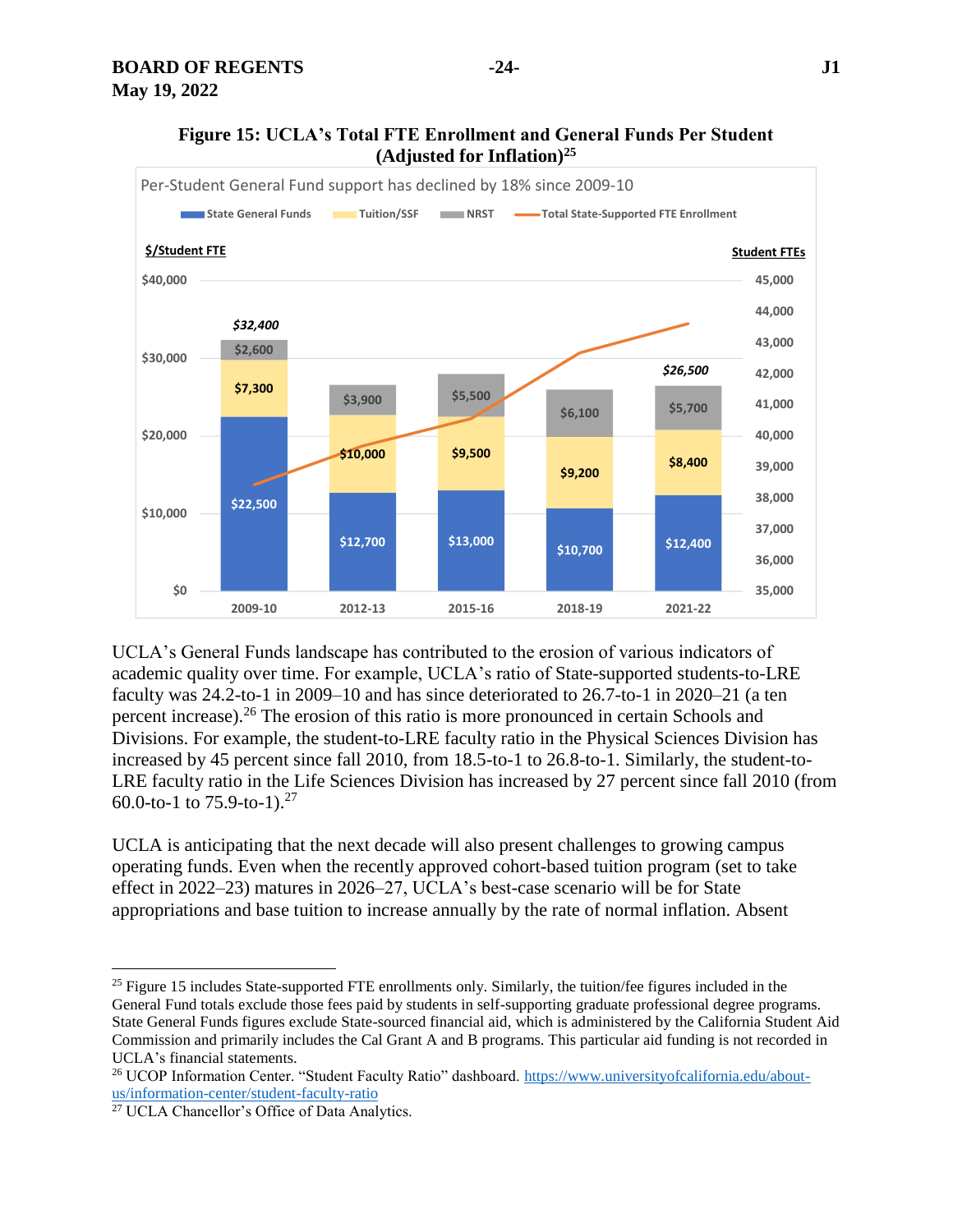additional sources of funding, budget pressures will persist because UCLA's annual personnel cost increases typically exceed the rate of normal inflation.

In addition, UCLA has had limited flexibility in recent years to grow nonresident undergraduate enrollment. Nonresident students make important academic and social contributions to UCLA; they also influence the campus's core funding, as they are assessed NRST. California's 2021 Budget Act restricted nonresident undergraduate enrollment at UCLA. According to the statute, the Legislature intends to reduce the number of nonresident undergraduate students at Berkeley, UCLA, and San Diego such that "nonresident undergraduate enrollment at each campus comprises no more than 18 percent of total undergraduate enrollment by the 2026–27 academic year."<sup>28</sup> The State has expressed the intent to fund the first phase of this reduction in 2022–23. Of course, UCLA's General Funds would decline dramatically if the campus phased down nonresident undergraduate enrollment without ongoing State support to offset the associated decrease in revenues.

Part of the solution to UCLA's financial challenges will be continued strong fundraising results. The impact of UCLA's successful Centennial Campaign, which closed just two months before the COVID-19 pandemic hit, can be seen in the overall growth of philanthropic dollars across the campus, and the more than doubling of UCLA's endowment. See Figure 16 below for more details.





**\$4.5B growth in endowment in eight years**

Further expansion and deepening of the philanthropic culture, however, is substantially reliant upon staffing and volunteer levels. UCLA's potential donor base has much room to grow, and the diversification of donor and volunteer pipelines is critical to the University's continued growth. The philanthropic sector is not immune to the staffing shortages and escalating wages that all industries are experiencing. Recruitment and retention are of substantial concern, and flexibility in campus compensation policies for in- and out-of-state workers will be essential.

As UCLA thinks ahead to its next philanthropic campaign, its focus is necessarily turning to the need to support the post-pandemic UCLA of the future. Timing is key, especially as UCLA sets its sights on the 2028 Olympics, during which the campus will serve as the Olympic and

 $\overline{a}$ 

<sup>28</sup> California Budget Act of 2021. Provision 43 of section 6440-001-0001. [https://leginfo.legislature.ca.gov/faces/billTextClient.xhtml?bill\\_id=202120220AB128.](https://leginfo.legislature.ca.gov/faces/billTextClient.xhtml?bill_id=202120220AB128)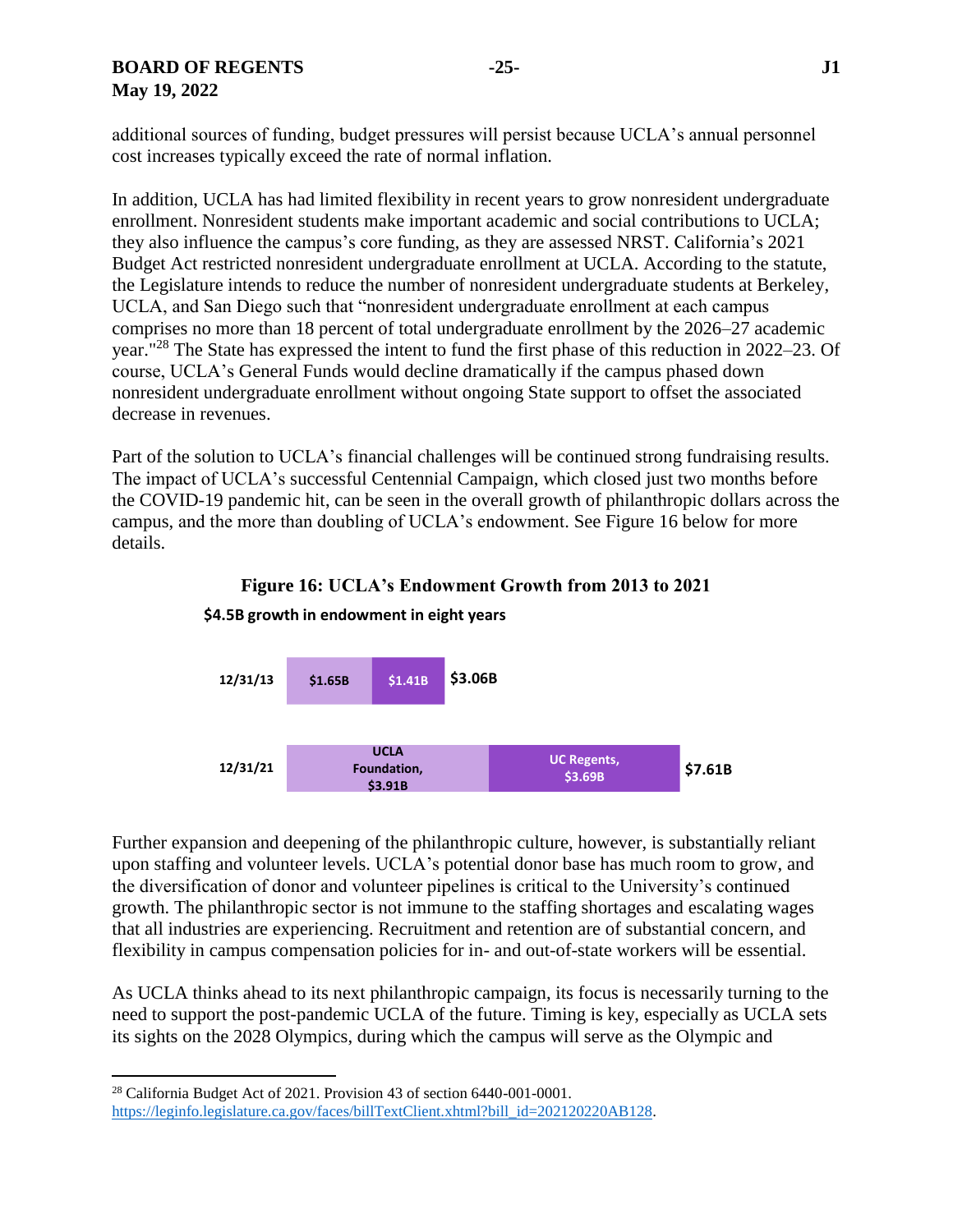# **BOARD OF REGENTS -26- J1 May 19, 2022**

Paralympic Village and be in the global spotlight once again (UCLA also hosted one of two Olympic Villages in 1984). This platform provides the campus an opportunity to ask the rallying question, "What do we want the world to know about UCLA when the world returns to Los Angeles?"

## **Capital and Technology Programs**

Compounding UCLA's financial challenges is nearly \$9 billion of capital need. Currently, only about 20 percent of this need has a particular funding strategy. UCLA's capital need estimates have nearly doubled as of the most recent Capital Financial Plan (CFP), due to substantial increases in both deferred maintenance and seismic remediation need. While it is typical to have a significant unfunded component of the CFP, UCLA will be working closely with the UC Office of the President to identify and implement funding strategies to address its most urgent needs. Below are some highlights of the major components of UCLA's CFP.

*Seismic Program***:** Since 1990, UCLA has invested more than \$2.9 billion to retrofit 73 buildings, totaling over 10.3 million gross square feet. In accordance with UC Seismic Policy requirements, and consistent with the campus's ongoing commitment to responsible building management and disaster preparedness, UCLA has surveyed the seismic safety of its building inventory and leased buildings. Although all University-owned buildings were designed and constructed in adherence to the codes in effect at the time of their construction, initial seismic evaluations have identified fifty buildings with a Seismic Performance Rating of V or VI (requiring seismic improvement), and forty-four buildings that require additional study. Using numerous factors, including the UC Office of the President's risk model, these buildings have been prioritized, with thirty-one campus academic and student support buildings identified as Priority A and included in the 2021–27 CFP at a total cost of about \$1 billion. A further 19 auxiliary and off-campus buildings have been identified as Priority B, at a total cost of \$42 million. The campus is in an active study phase to define a comprehensive remediation plan for all student-funded buildings in fiscal year 2021–22. UCLA believes that its past actions to remediate buildings to the prior code will enhance efforts to bring its inventory into compliance with current seismic policy.

*Aging Plant***:** The campus has a backlog of more than \$4.8 billion in State-supportable deferred maintenance and deferred system renewal needs. UCLA has prioritized its needs and stands ready to move forward with critical systems upgrades and infrastructure projects as resources become available.

*Infrastructure:* The campus anticipates upgrades to its electric power generation and distribution systems to increase capacity and energy efficiency, while reducing utility expenses, water consumption, and the campus's carbon footprint. UCLA is undertaking a Sustainability Master Plan to create a bold vision for a sustainable, healthy, and resilient future for the campus. The plan includes green building goals and reinforces a commitment to advancing sustainability initiatives in all of its capital projects. Additionally, the plan will span curriculum and research, and operations, as well as engagement and outreach programs.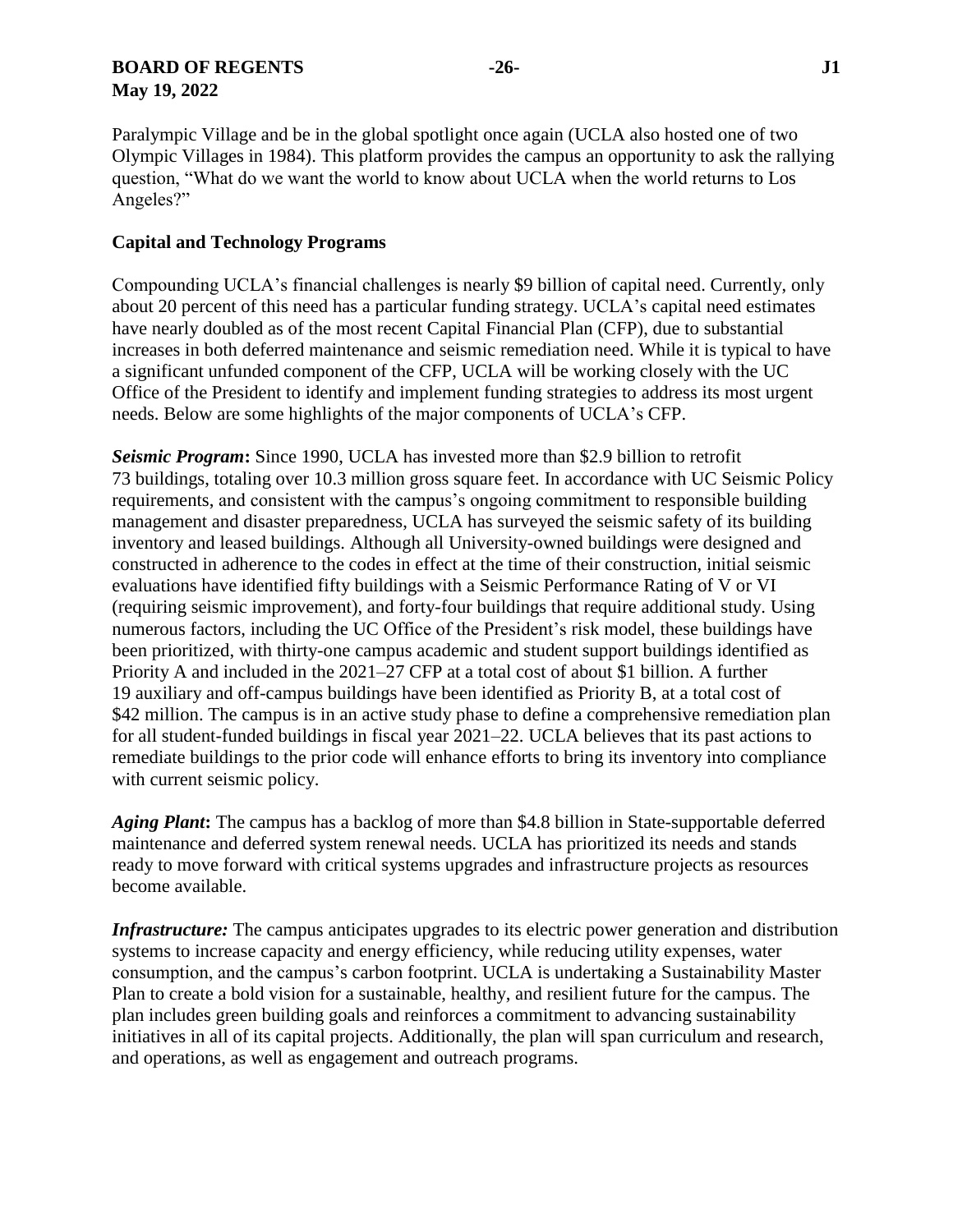*Student Housing:* Over the past 30 years, UCLA has evolved from a commuter campus to a residential campus. It currently accommodates approximately 14,650 students in on-campus housing and over 3,000 students in university-owned off-campus housing. UCLA has completed or is nearing completion of three major on-campus student housing projects. The Centennial and Olympic Residence Halls (opened in fall 2021), Gayley Heights Apartments (substantially complete), and Southwest Campus Apartments (scheduled to open in fall 2022) will provide approximately 5,200 new beds. These additional beds have enabled the campus to meet its goal of guaranteeing housing to all entering first-year students for four years and to all new transfer students for two years, as of fall 2022. They will also help to address graduate student housing demand.

Over the past year, UCLA has also engaged in a focused strategic planning effort to explore opportunities to improve UCLA's information security and technology posture in service of its core missions. The result of this process will be a digital transformation roadmap. When completed, this roadmap will allow UCLA to:

- modernize its technology services through key operational improvements and strategic enhancements;
- address major technical and non-technical challenges that hinder UCLA's overall information security maturity;
- eliminate redundancy and unsupported software applications, and deploy modern applications to address unmet user needs;
- leverage current capabilities and a common approach to expanding constituent (student, faculty, and staff) experience and relationship management functionality across campus;
- develop a plan for data governance and modernized data capabilities that will enable advanced analytics through emerging technologies; and
- transform educational models through technology to foster innovation in learning, teaching, and discovery.

UCLA's digital transformation already has great momentum. The 2022 winter quarter marked a significant milestone with UCLA's transition to Bruin Learn, a new Learning Management System. At the start of January 2022, more than 2,200 UCLA courses went live on Bruin Learn, and since then, about 2,100 of UCLA's instructors and 40,000 students have engaged with the new platform. Additionally, UCLA transitioned from an outdated home-grown tool with various distribution lists to a streamlined cloud-based central unified strategic communication platform (Salesforce Marketing Cloud). This transition enabled more effective communication with the entire UCLA community, reducing the time it took to send out time-sensitive communications from hours to minutes, and providing real-time insights to enhance community engagement. Work on several other strategic projects is underway as the campus continues to craft an overall financial strategy to support these critical investments.

# **Climate and Sustainability Updates**

In 2022, UCLA was given an award for Leadership in Energy Efficiency from the Los Angeles Department of Water and Power (LADWP). The award recognized UCLA for energy savings and for including a \$1.4 million rebate for energy efficiency upgrades at the Broad Art Center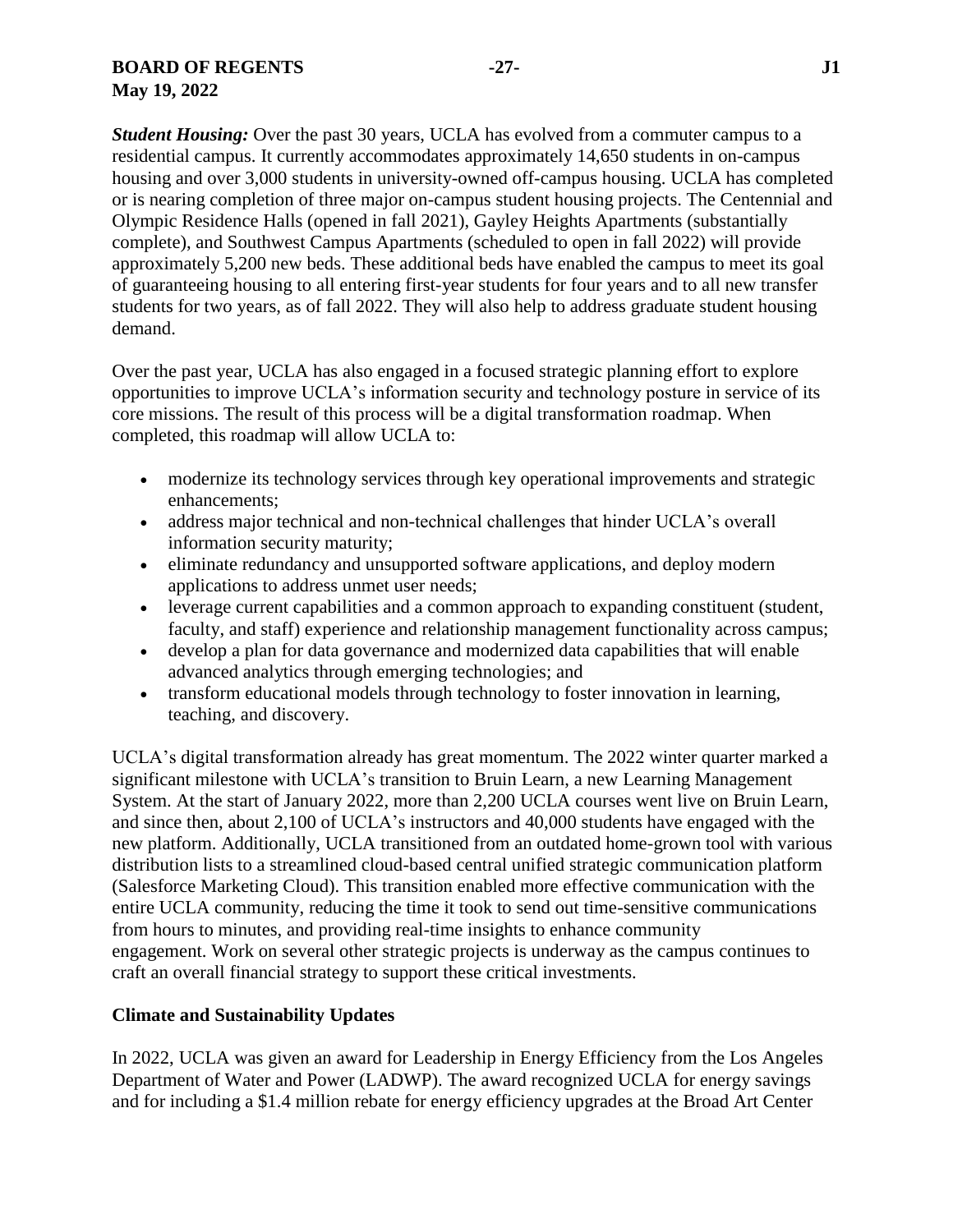and the Ronald Reagan UCLA Medical Center, reflecting more than 8.3 million kilowatt hours (kWh) of energy savings annually. Additional updates related to UCLA's efforts to promote sustainability can be found in the list below.

- Energy efficiency work continues through the Smart Buildings and Lab program. This program was created to help meet the UC Office of the President's carbon neutrality initiative, along with UC's Sustainability Practices Policy. Results from buildings completed show energy-use reductions ranging from 30 percent to 50 percent. Three buildings have been completed and seven more buildings are currently in progress.
- UCLA completed a Request for Proposals for large scale on-site solar through LADWP's Feed-in-tariff program and is currently in negotiations with the selected vendor and finalizing sites and capacity.
- Through UCLA's off-site renewable rate agreement with LADWP, the campus received 26,760,895 kWh of solar electricity and avoided 7,674 metric tons of carbon dioxide equivalent (mtCO2e) in 2021.
- UCLA is replacing florescent fixtures in hallways and common spaces with high efficiency LED bulbs and fixtures, with an average kWh savings of over 60 percent, and simple payback of three to four years. A total of 2,265 lamps have been upgraded to LED since lighting upgrades began.
- UCLA instituted the Air Travel Mitigation Program, which has funded energy efficiency efforts, included LED retrofits, replacement of inefficient equipment, research-freezer upgrades, and smart vehicle charging stations. The program paused, however, as a result of reduced travel during the COVID-19 pandemic.
- Due to regulatory requirements from the South Coast Air Quality Management District (AQMD) and Office of Statewide Health Planning and Development (OSHPD), a new hospital central plant will be added, along with engine replacements at the campus cogeneration facility.
- UCLA is exploring the feasibility of long term decarbonization options. Due to the highly dense small campus footprint and integration of the medical campus, full electrification is not considered viable.

Figure 17 below provides information about UCLA's recent and forecasted greenhouse-gas (GHG) emissions.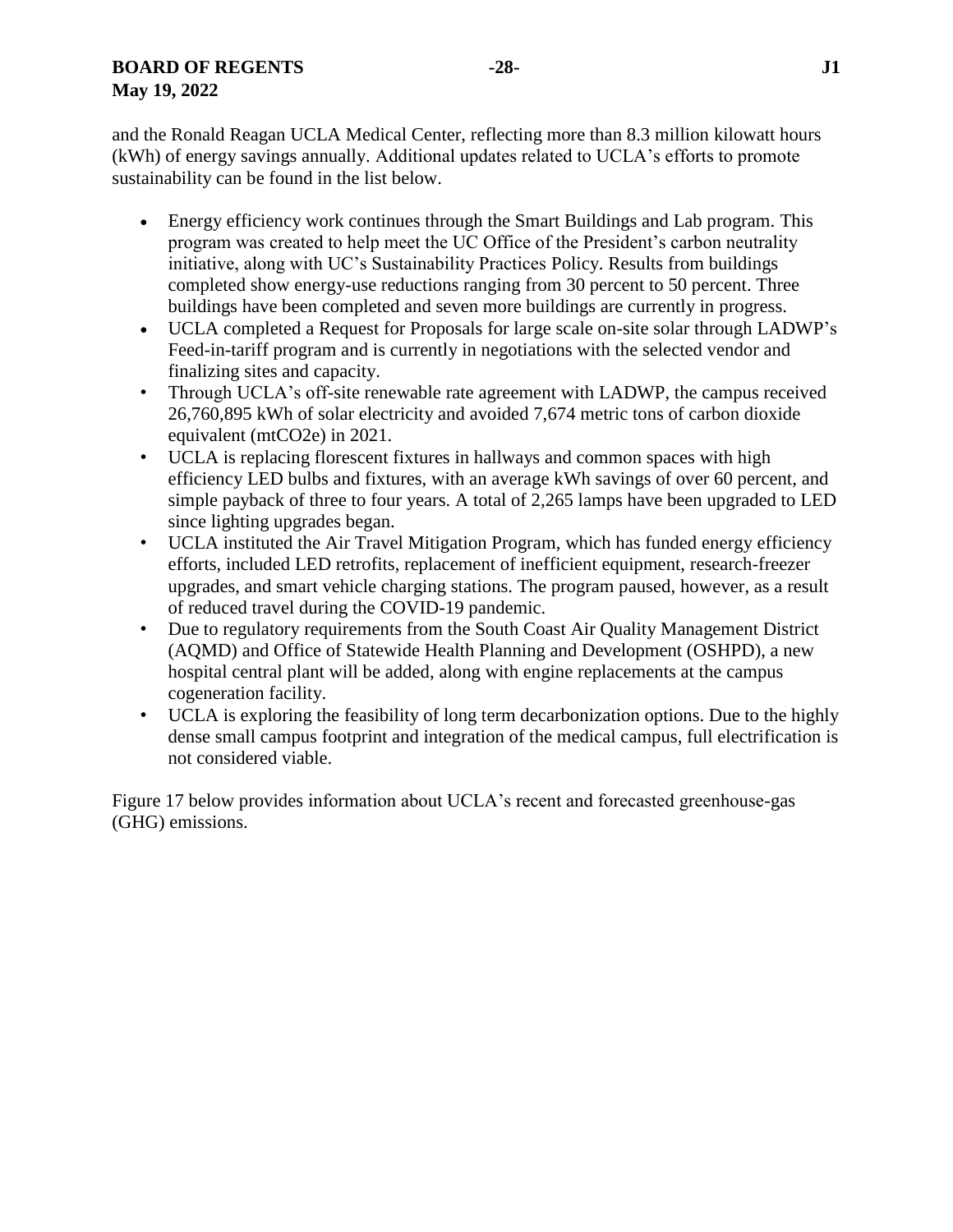

**Figure 17: UCLA GHG Emissions, Recent and Forecasted through 2040**

# **UCLA's Pandemic Response: Campus Safety Updates and Lessons Learned**

When the spread of the COVID-19 pandemic forced an abrupt shift to remote operations for much of the campus community in March 2020, UCLA established the COVID-19 Response and Recovery Task Force. This Task Force initially included eleven working groups, charged with planning and monitoring ongoing efforts to mitigate the impacts of COVID-19 and develop recommendations to enable members of the UCLA community to teach, learn, discover, and work in a sustainable manner. Through extensive operational planning and a robust surveillance and testing regimen, UCLA safely welcomed students, faculty, and staff back to campus in fall 2021. It continues to monitor the evolving situation and adapt as needed (for example, by implementing a remote start to winter quarter instruction in early 2022, in response to the spread of the Omicron variant).

This strategy allowed UCLA to stabilize COVID-19 cases within the campus community upon return, and provided more time for faculty, staff, and students to obtain their COVID-19 boosters in compliance with the UC Systemwide COVID-19 Vaccination Program Policy prior to returning to in-person class and work. Currently, over 99 percent of the campus has complied with the UC Policy, with an average of 96 percent of the population up to date on COVID-19 vaccines. As of April 2022, the seven-day average test-positivity rate on campus was less than one percent, compared to over eight percent in early January 2022. Similarly, the seven-day average of new cases on campus is currently about 29, compared to almost 300 in January through February 2022.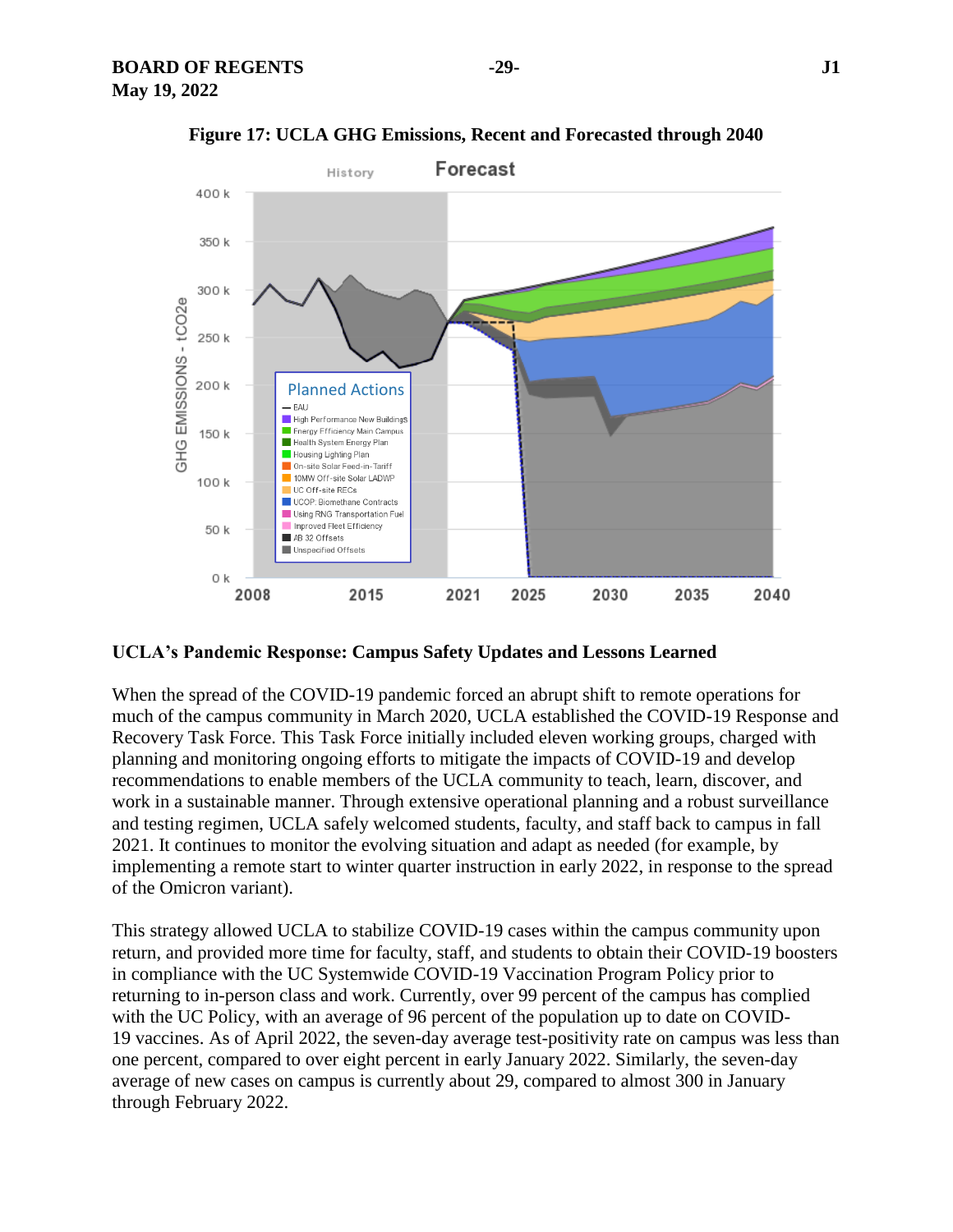Given these improvements, UCLA was able to ease certain restrictions beginning in April 2022 in alignment with State and local public health orders, including optional indoor masking for those who are up-to-date on COVID-19 vaccines, allowing nearly all classes to be held inperson, and flexibilities for events on campus, all of which have had positive impacts on the pedagogical and student-life experience. The UCLA COVID-19 Response and Recovery Task Force, along with its Case Management Team and Education Working Group, remain active at this time and are continuing to monitor conditions. The Task Force is prepared to pivot should that become necessary.

While the COVID-19 pandemic created incalculable loss and suffering, and numerous operational and financial challenges, it also presented an opportunity to examine the ways in which we teach, learn, and work. It has been a catalyst for innovation and experimentation. While the remote experience underscored the value of in-person interactions, UCLA is evaluating ways to retain the positive aspects of remote and online operations by exploring the use of new tools and technology, enhancing training for faculty and instructors, and reimagining the use of space to enhance the campus experience.

For example, UCLA is exploring options to enhance instructional accessibility by assessing current classroom technological needs and evaluating options to improve technology and support associated with live-streamed lectures, audio and video recordings of classes, and closed captioning. The campus is also examining flexibility options to enhance employee well-being and productivity, while also enabling the optimal use of space. UCLA currently has approximately 5,800 "Flex Work" agreements in place, and a recent survey with an 81 percent response rate indicated that a majority of staff reported positive experiences associated with hybrid/remote work schedules, such as having sufficient management support, team engagement, and communication tools. Given the positive feedback, hybrid/remote work is anticipated to continue for the foreseeable future, and UCLA stakeholders are strategizing about how to further fine-tune existing policies and structures that would be conducive to long-term agreements.

#### **UC 2030 Updates**

At the September 2021 meeting of the UC Regents, President Michael Drake described the system's compelling need to expand capacity through strategic enrollment growth. The President set a systemwide goal of enrolling an additional 20,000 students by 2030 (16,000 California resident undergraduates and 4,000 State-supported graduate students).

After setting this goal, President Drake established a Council of Chancellors (COC) working group to identify opportunities for traditional and nontraditional enrollment growth that would expand inclusive access and success. To achieve this enrollment growth goal, UC campuses have been asked to share strategic goals and opportunities for growth that will inform enrollment planning and identify areas necessary for investment to maintain UC quality, advance equity, and ensure student success.

The COC capacity working group has discussed traditional and nontraditional opportunities for growth; existing and promising regional collaborations, including off-campus sites; summer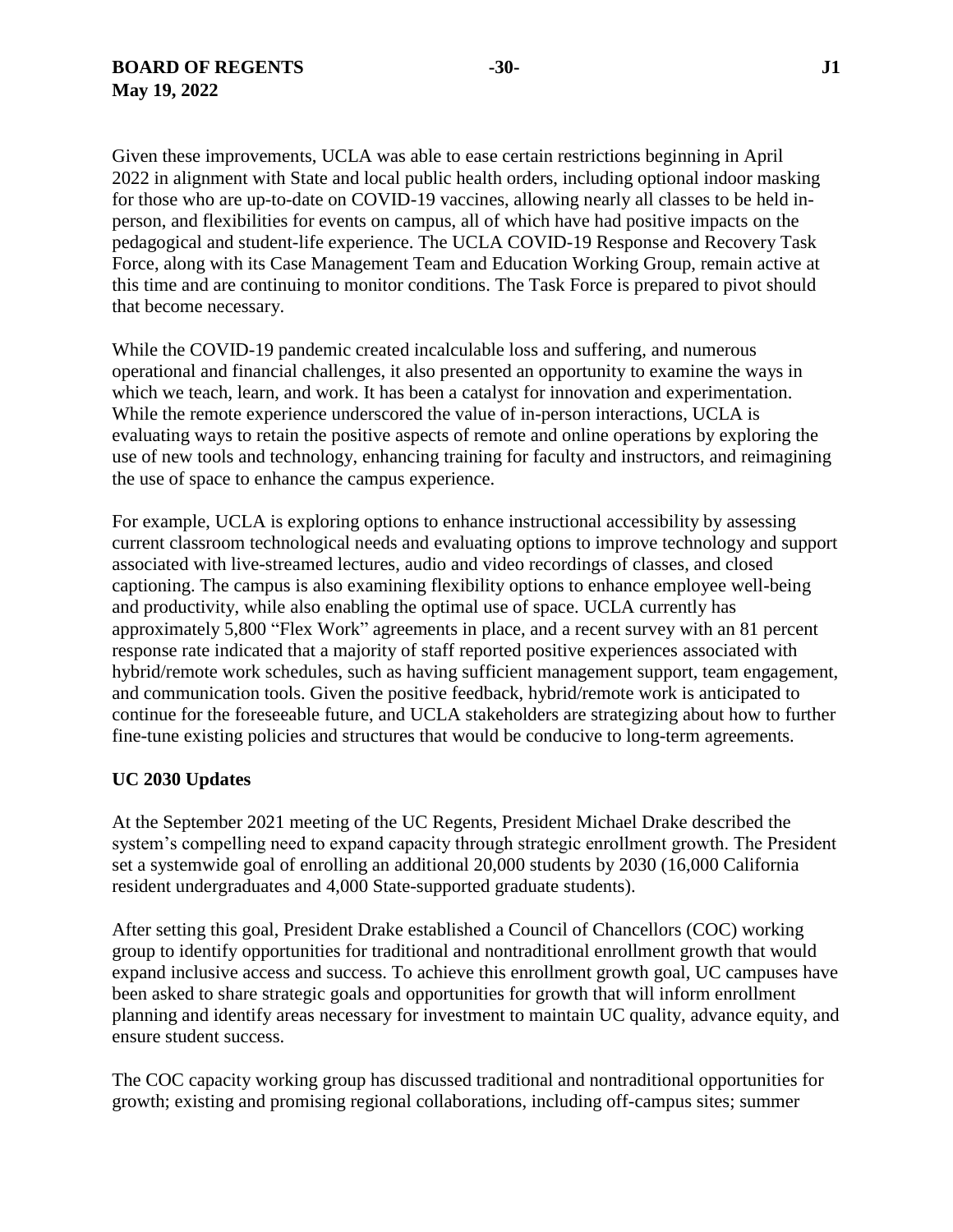$\overline{a}$ 

session and University Extension expansion opportunities; and degree completion programs. More recently, the capacity working group's discussions have turned to online curricular and program opportunities, off-campus study abroad and internship programs, efforts to expand UC's reach to underserved regions of the state, and progress to timely graduation goals associated with UC 2030.<sup>29</sup>

As part of the next phase of this work, campuses have been asked to explore innovative ways to support enrollment growth and quantify corresponding resources needed. To assist the COC working group with this next phase, the UC Office of the President asked the UC campuses to share a vision of how they might grow and evolve between now and 2030. Part of UCLA's vision included opportunities to substantially expand summer offerings in all formats, especially online. The campus is currently exploring the potential of summer expansion through a Summer Quarter Task Force, launching in late April 2022.

Student retention and completion are associated with strong connections with campus community and engagement with academic programs. Faculty and academic advisors are best positioned to facilitate such connections. At UCLA, academic advisors seek to provide holistic support to students by being readily accessible and by addressing questions and challenges about the academic experience. During the pandemic, UCLA established the "Remote Engagement and Advising in the College Hub" (REACH), a virtual advising hub to provide students with an alternative modality for connecting with advisors. As enrollments increase through 2030, the campus will seek to maintain this program and expand UCLA's number of academic advisors and Student Affairs Officers in order to bring student-to-advisor ratios in line with best-practice metrics.

COVID-19 has exacerbated students' challenges in meeting basic needs, particularly regarding food security, and prioritizing mental health. Growing enrollment through 2030 will necessitate additional investment in critical services to address these needs. UCLA's Community Programs Office currently provides a food pantry for any student in need, and CAP Services has been operating both in person and via telehealth since fall 2021. Demand for both of these services has grown during the pandemic and additional investment will be required to meet current and future demand.

Over the past several years, UCLA has launched or expanded several pilot initiatives to close equity gaps and improve graduations rates. These initiatives include REACH (the remote advising unit mentioned above); a new learning community for diverse students in the Social Sciences and Humanities called the First Year Scholars Program; the expansion of UCLA's

<sup>&</sup>lt;sup>29</sup> In early 2019, the UC Board of Regents adopted a multi-year framework known as "UC 2030: Advancing the California Dream" or "UC 2030." UC 2030 is a collective effort by UC leadership to address inequities and strengthen California's future by investing in the next generation of UC graduates, faculty, and research. This framework seeks to achieve the following goals by 2030: 1) to produce over 200,000 additional degrees (on top of the one million undergraduate and graduate degrees currently projected); 2) to raise the undergraduate four-year graduation rate to 76 percent and the six-year graduation rate to 90 percent; 3) to eliminate gaps in timely graduation and graduate degree attainment for new generation students (i.e., Pell grant recipients, first-generation students, and students from underrepresented groups); and 4) to invest in the next generation of faculty and research by adding 1,100 ladder-rank faculty. UC's enrollment growth goal for 2030 (20,000 more students) complements the above goals.